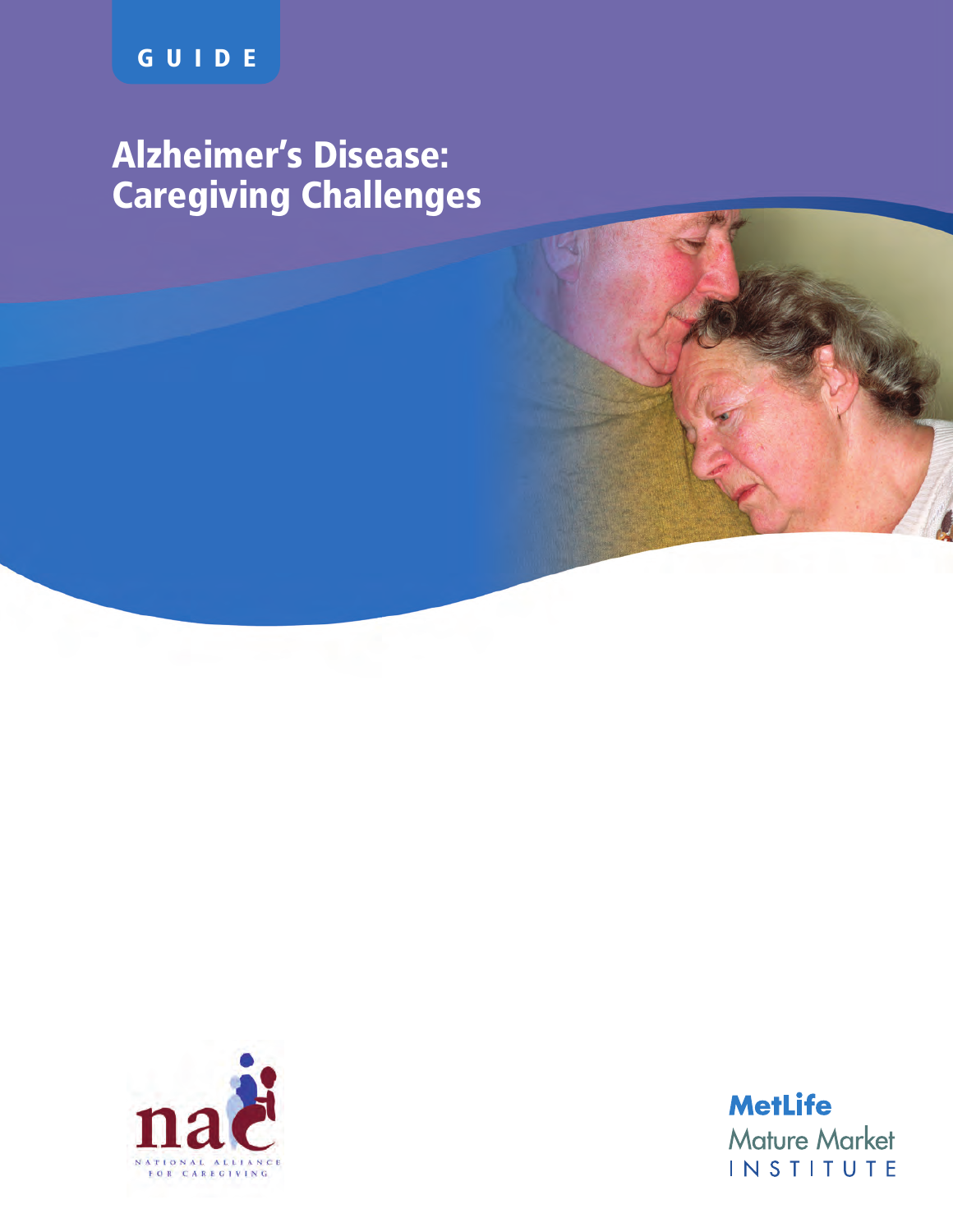# **THE METLIFE MATURE MARKET INSTITUTE®**

The MetLife Mature Market Institute is MetLife's center of expertise in aging, longevity and the generations and is a recognized thought leader by business, the media, opinion leaders and the public. The Institute's groundbreaking research, insights, strategic partnerships and consumer education expand the knowledge and choices for those in, approaching or working with the mature market.

The Institute supports MetLife's long-standing commitment to identifying emerging issues and innovative solutions for the challenges of life. MetLife, Inc. is a leading global provider of insurance, annuities and employee benefit programs, serving 90 million customers in over 50 countries. Through its subsidiaries and affiliates, MetLife holds leading market positions in the United States, Japan, Latin America, Asia Pacific, Europe and the Middle East.

For more information, please visit: **www.MatureMarketInstitute.com**.

200 Park Avenue New York, NY 10166 MatureMarketInstitute@MetLife.com

# **NATIONAL ALLIANCE FOR CAREGIVING**

Established in 1996, The National Alliance for Caregiving is a non-profit coalition of national organizations focusing on issues of family caregiving. The Alliance was created to conduct research, do policy analysis, develop national programs, and increase public awareness of family caregiving issues. Recognizing that family caregivers make important societal and financial contributions toward maintaining the well-being of those for whom they care, the Alliance's mission is to be the objective national resource on family caregiving with the goal of improving the quality of life for families and care recipients. **www.caregiving.org**

> Insurance products: • Are Not FDIC Insured • Are Not a Condition of Any Bank Service • Are Not a Deposit Product • Offer No Bank/Affiliate Guarantee Insurance Contracts are An Obligation Of The Issuing Insurance Company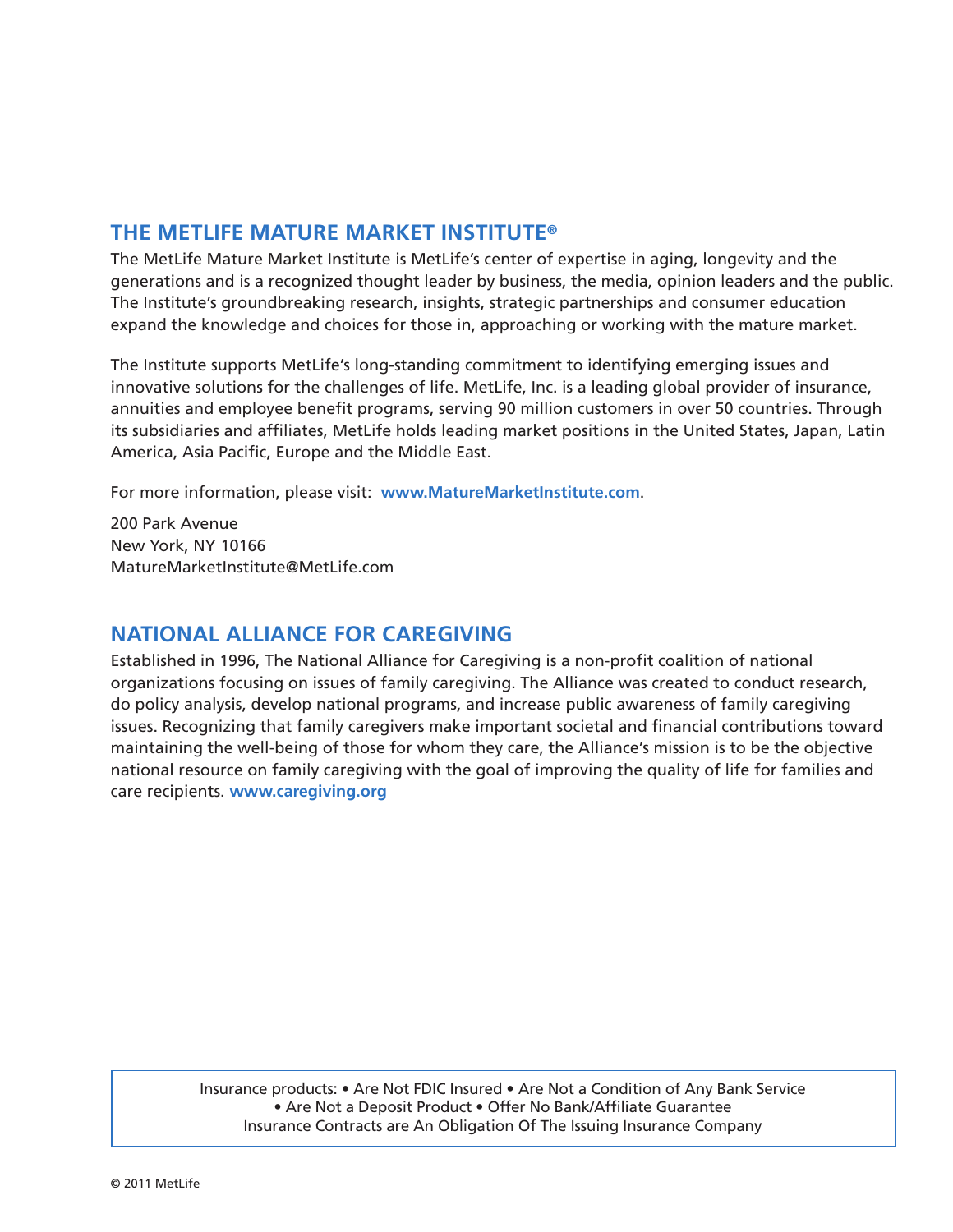# **Table of Contents**

- **5 Understand the Options**
- **15 Make a Plan**
- **20 Monitor and Adapt**
- **22 Resources for You**

# **This guide will help IF you or a loved one:**

- Want to understand the nature and progression of Alzheimer's disease.
- Are looking for guidance on how to address the behavioral changes that accompany dementia.
- Need to find ways to communicate effectively with a family member who has dementia.
- Are searching for resources to ensure a family member with Alzheimer's disease receives proper care.

## **NORMAL FORGETFULNESS? OR ALZHEIMER'S DISEASE?**

Some people may worry that if they lose their keys, forget someone's name, or find it difficult to pay attention to more than one thing at a time that this may be a sign of Alzheimer's disease. However, that level of forgetfulness is usually just a normal sign of aging. Alzheimer's disease, on the other hand, is progressive and affects both memory and the individual's ability to manage daily activities.

If someone you love has Alzheimer's disease, you are not alone. There are presently an estimated 5.3 million Americans with the disease.<sup>1</sup> Meeting the challenge begins with getting a proper diagnosis, then learning what to expect and developing a plan that is appropriate to each stage of the disease. Reading this guide is a good place to start understanding the nature of the illness and how you as a caregiver can help meet your loved one's needs.

<sup>1</sup> *2010 Alzheimer's Disease Facts and Figures,* Alzheimer's Association, accessed via Internet 7/2010 at: www.alz.org/documents\_custom/report\_alzfactsfigures2010.pdf.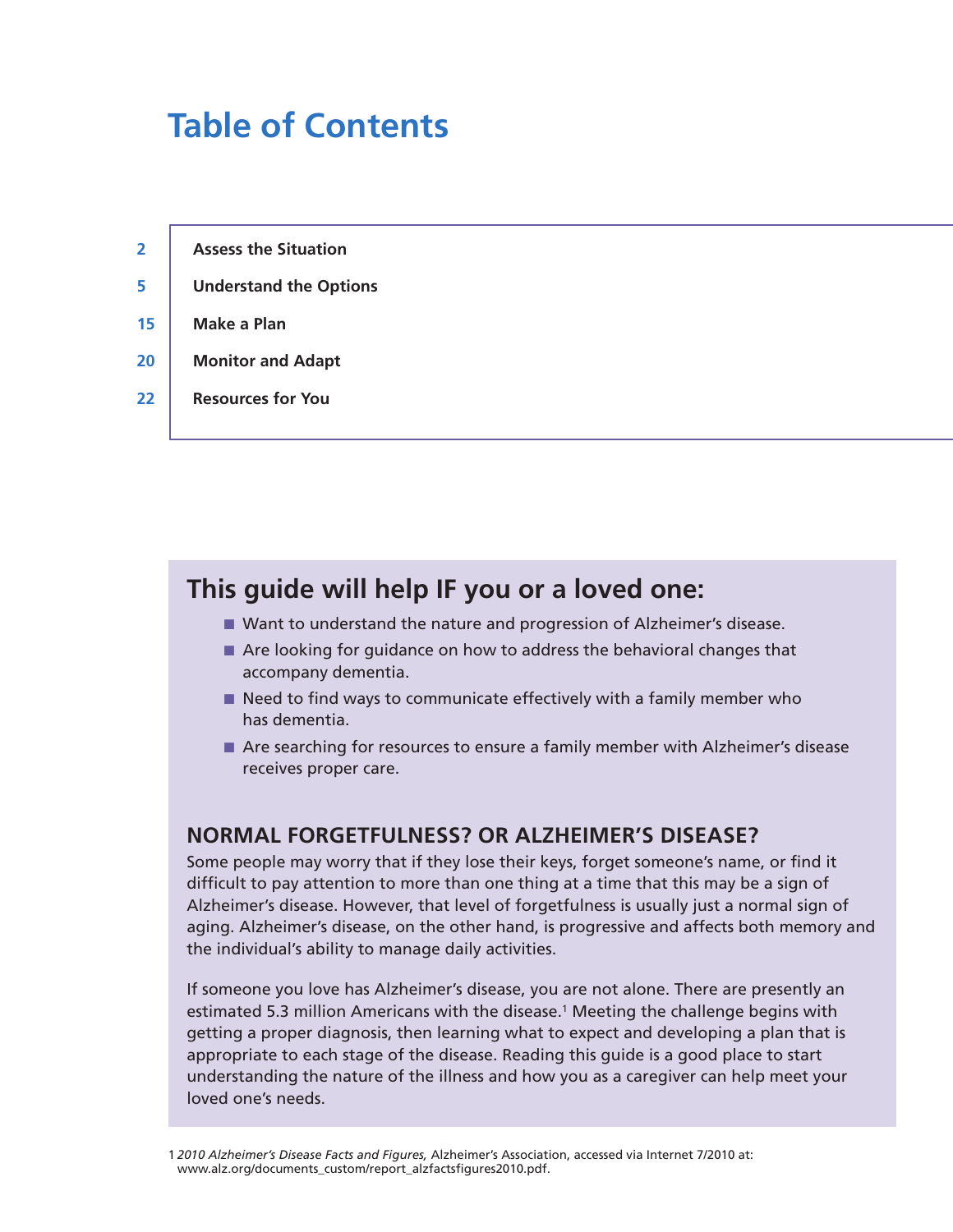# **Assess the Situation**

## **IF YOUR LIFE IS TOUCHED BY ALZHEIMER'S DISEASE . . .**

Alzheimer's disease is a gradual degenerative brain disease. Typically, it changes an individual's:

- Personality and behavior.
- Ability to manage daily activities and learn new things.
- Capacity to remember, think, and use language appropriately.

The disease progresses at a variable rate but always on a downward slope.

## **YOU ARE NOT ALONE**

For each of the estimated 5.3 million Americans affected by Alzheimer's<sup>2</sup>, there are one to four caregivers involved with helping.<sup>3</sup> In other words, millions of people are experiencing much of what you are going through.

For caregivers, adjusting to the changes in a person you love can cause your emotions to run the gamut: you may feel sad, worried, angry, or resentful some days and empathetic, understanding, and accepting other days. Try to be good to yourself and ask for help when you need it. There are resources available to assist you.

## **LEARN THE SIGNS AND SYMPTOMS OF ALZHEIMER'S DISEASE**

Although Alzheimer's disease manifests itself differently in every person, there are some common changes. See the sidebar on page 3 for guidelines.

## **GETTING A CORRECT DIAGNOSIS IS VITAL**

Although Alzheimer's disease is a major cause of dementia, it is not the only cause. Dementia can also result from thyroid dysfunction, Vitamin B12 deficiency, depression, medication interactions or side effects, and more. These forms of dementia may be reversible with proper treatment.

Other forms of dementia such as vascular dementia (restricted blood flow to the brain) or dementia caused by multiple small strokes are not reversible, but these conditions progress differently than Alzheimer's disease.

<sup>2</sup> *2010 Alzheimer's Disease Facts and Figures,* Alzheimer's Association, accessed via Internet 7/2010 at: www.alz.org/documents\_custom/report\_alzfactsfigures2010.pdf.

<sup>3</sup> *About Alzheimer's: Statistics,* Alzheimer's Foundation of America, accessed via Internet 7/2010 at: www.alz.org/documents\_custom/report\_alzfactsfigures2010.pdf.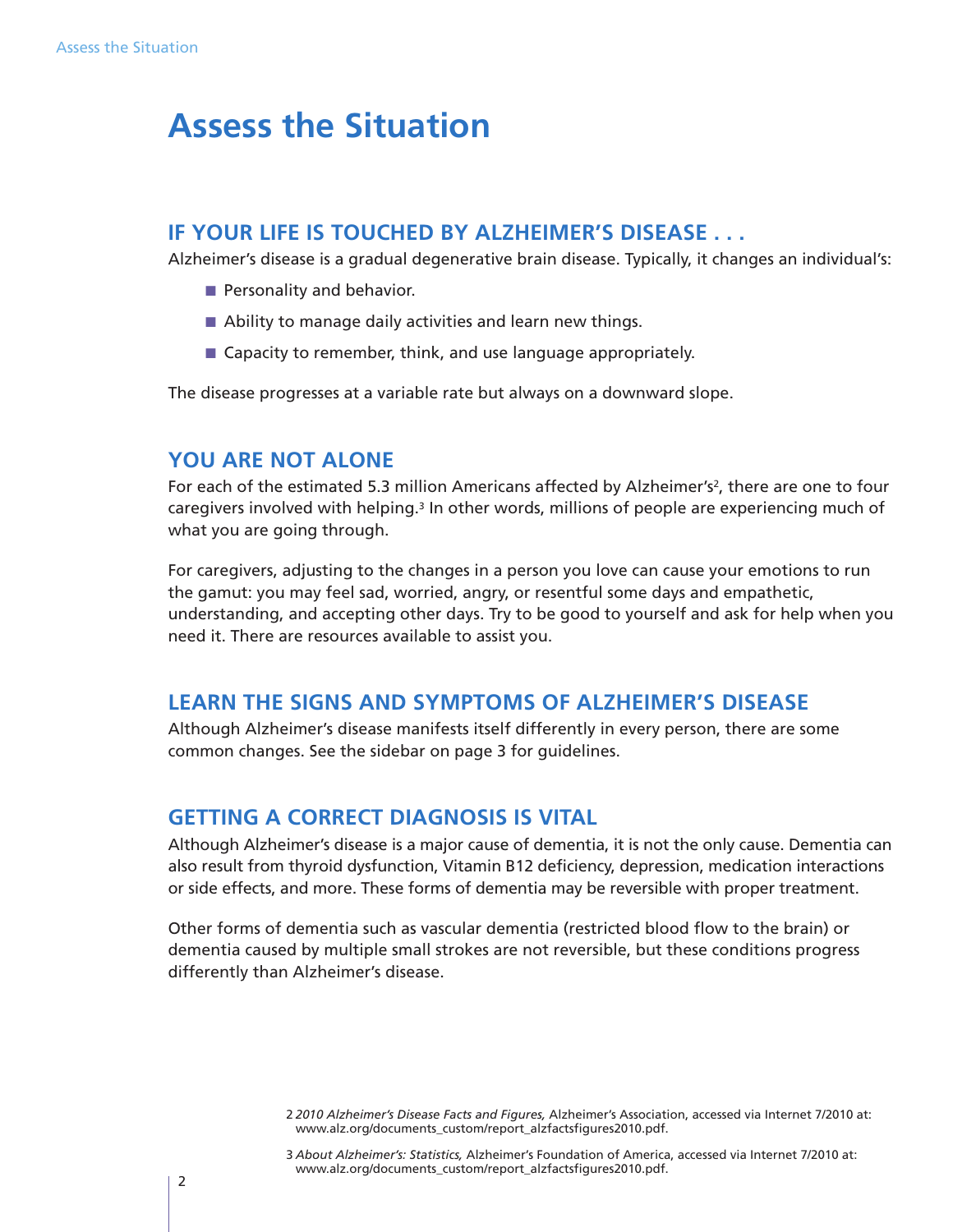## **Know the Signs of Alzheimer's Disease**

The changes will vary from person to person — these are guidelines, not rules.

**Dementia:** This is a set of symptoms associated with an illness. Alzheimer's disease causes irreversible dementia, which is a progressive permanent loss of mental capabilities. It interferes with a person's work life, social interactions, and daily activities.

These changes will vary from person to person and can include:

**Significant Memory Loss:** This is not the normal forgetfulness of aging like, "I cannot find my keys" or "I cannot recall your name." With Alzheimer's, memory loss and decreased cognitive function result in other difficulties such as getting lost in familiar places and decreased capacity for learning and understanding.

**Confusion:** A person with Alzheimer's will have difficulty performing familiar tasks such as cooking or paying bills.

**Changes in Communication:** People with Alzheimer's may sound vague or seem withdrawn — more in their own world, less likely to initiate conversations. They may also repeat things or ask the same questions over and over.

**Loss of Judgment and Orientation:** Your loved one may no longer seem to recognize dangerous situations. For example, he or she may leave pots on the stove until they burn or leave the front door wide open when leaving the house.

**Personality Changes:** Your previously even-tempered spouse or parent may become irritable, anxious, or depressed.

# **SEE YOUR PRIMARY CARE PHYSICIAN, A GERIATRIC SPECIALIST, OR A MEMORY ASSESSMENT CENTER**

If the dementia is caused by Alzheimer's disease, some medications may help delay the progression of the symptoms for a time. If medications are begun early in the course of the disease, they may be able to slow down its course. Your primary care physician, a geriatric specialist, or a memory assessment center can help you determine if your loved one's dementia is caused by Alzheimer's disease.

Identifying the problem is the first step toward planning for needed care and learning about resources that may help both you and your family member.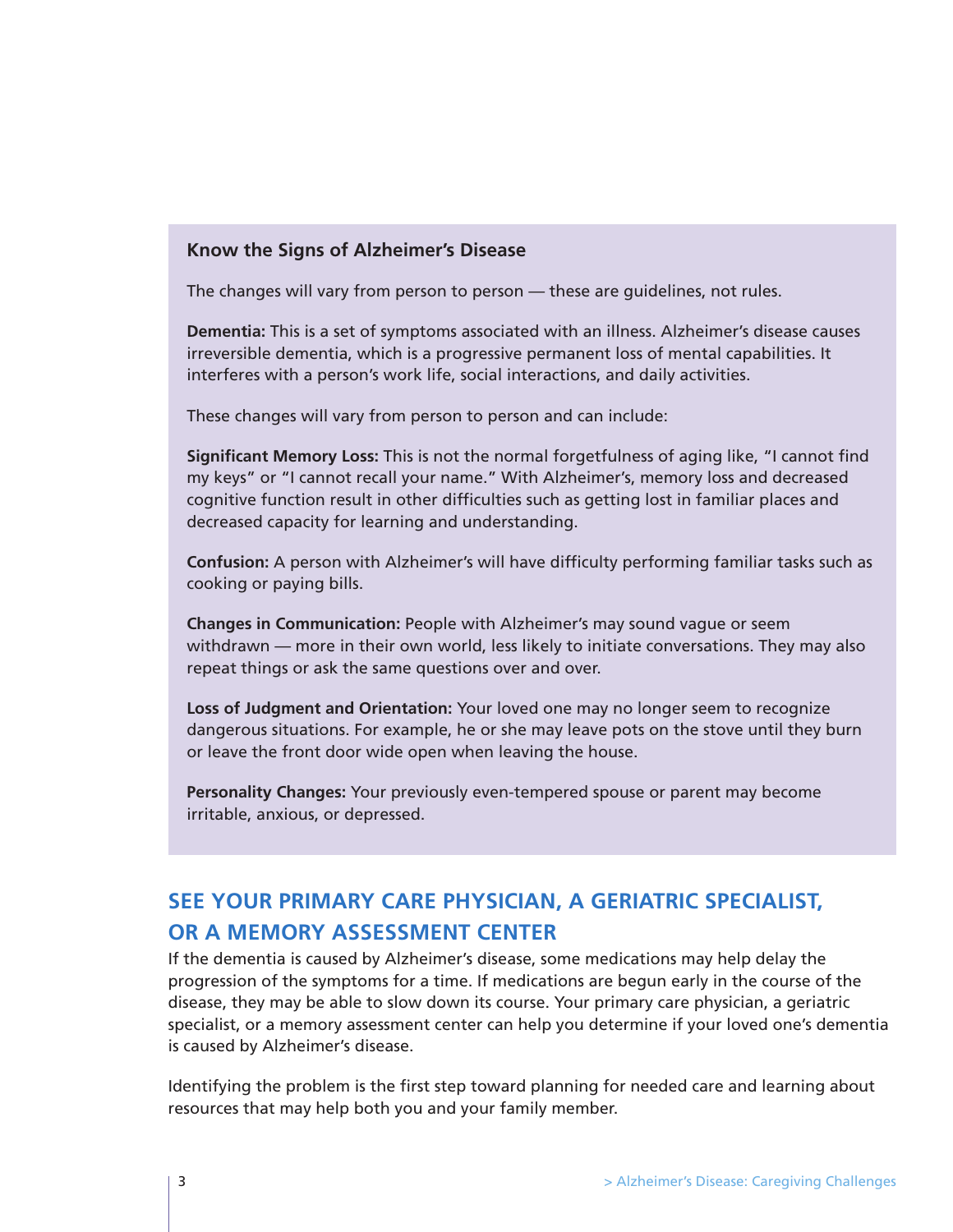# **STAGES OF ALZHEIMER'S DISEASE**

Just as the symptoms are different from person the person, the stages of Alzheimer's disease also vary. The lines between each stage are not clear-cut, but you can expect to see some of the following as time goes on. Thinking about the disease in stages may help you focus on one set of needs at a time.

## **Early Stages**

The individual may not need to have much physical assistance, but will experience memory and personality changes like these:

- Forgetfulness
- Irritability
- Anxiety
- Depression
- Errors in judgment
- Difficulty managing new or complicated tasks

## **Later Stages**

- Physical needs increase.
- Behaviors may become more difficult to manage.
- Higher levels of care are needed.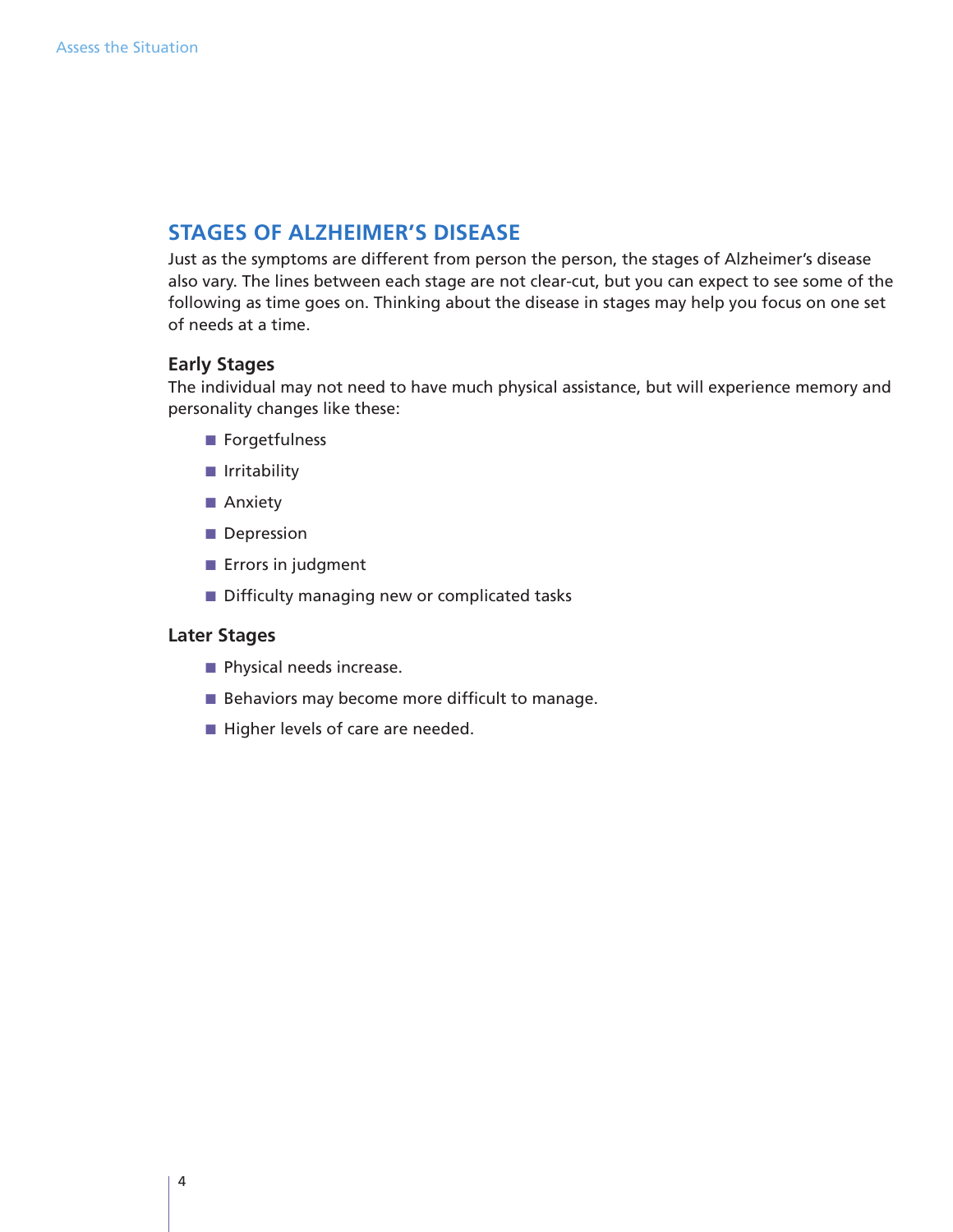# **Understand the Options**

## **DEALING WITH CHANGING BEHAVIORS AND ABILITIES**

Helping a person with dementia often requires a caregiver to alter his or her response to the person's behavior, make adjustments in the person's environment, or do both.

Your caregiving options will change as the disease progresses, and how you take care of a loved one with Alzheimer's disease should be tailored to the current degree of impairment.

Be patient with yourself as a caregiver. Caregiving is a process, and you will learn as time goes on. With an illness like Alzheimer's, where needs change over time, the caregiver must be especially flexible.

## *See also the guides:* **The Caregiving Journey** *and* **Navigating the Health Care System.**

Understand that despite your best efforts there may be times when nothing seems to work. Do not be afraid to ask for assistance from doctors or other health care professionals.

# **SUGGESTIONS FOR CAREGIVERS: STRATEGIES FOR MANAGING YOUR NEW REALITY**

As you may have noticed, your family member does not understand as well as he or she used to, so one of the first adaptations you make will be in how you communicate.

## **Communicating Effectively**

Patience and understanding are more important than ever. Your loved one wants to understand you, but simply may not be able to follow what you are saying. Always treat someone with Alzheimer's disease with respect and as an adult, even though the person's behavior may seem childlike or his or her ability to communicate appears limited.

## **Ways to Improve Communication**

## **Focus**

- Face your family member when you speak so he or she can focus on your words.
- Speak slowly.
- Limit distractions such as the TV or other conversations.
- Use simple words and explanations. Break down the message into steps or parts.
- Ask one question at a time. Wait for the answer. Avoid open-ended questions as these can be difficult to answer.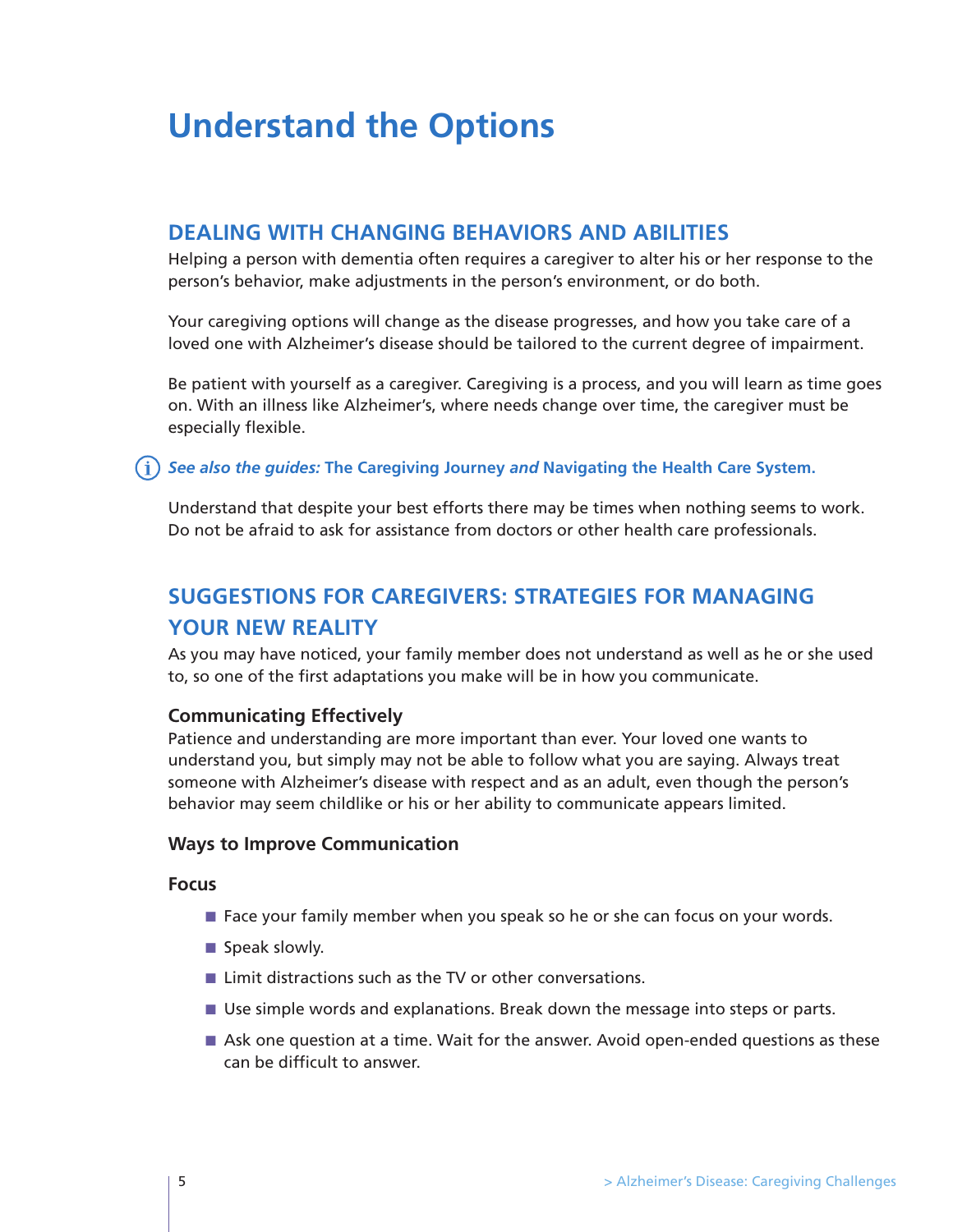## **Tone**

- Use a calm, relaxed tone as if you have all the time in the world, especially when you do not.
- Use positive statements, e.g., what he or she can do, not what your loved one cannot do.

#### **Reinforce**

- Use gestures or demonstrations to show what your words mean.
- If your loved one is still able to read, write reminders or post signs.

## **Communication Tips**

| <b>What to Avoid Saying</b>                                    | Why                                                                                                                                                                            |
|----------------------------------------------------------------|--------------------------------------------------------------------------------------------------------------------------------------------------------------------------------|
| Giving logical explanations and                                | Your loved one cannot follow them, so this                                                                                                                                     |
| lengthy reasoning.                                             | becomes frustrating.                                                                                                                                                           |
| Asking questions that require                                  | Since your loved one may not know the answers,                                                                                                                                 |
| factual answers.                                               | your questions will only frustrate him or her.                                                                                                                                 |
| Saying "You're repeating yourself"<br>or "Don't you remember?" | Because of memory deficits, your loved one<br>cannot help repeating the same information or<br>asking the same questions, so this will only<br>offend or frustrate him or her. |
| Talking about your family member                               | Consider how you would feel in the same                                                                                                                                        |
| as if she or he were not present.                              | situation.                                                                                                                                                                     |

## **Acknowledge the Role of Feelings in Your Communications**

Words may fail your loved one, but feelings — his or hers and yours — remain and are expressed nonverbally.

- **Understand what nonverbal messages you are sending.** Even if your family member cannot understand your words, your body language and tone of voice say volumes. For example, smiling, hugging, or waiting patiently expresses a calm, soothing, loving message. Hands on hips, raised eyebrows, and an irritable voice convey frustration and impatience. Both messages affect your loved one.
- **Try to understand your loved one's feelings.** Try to focus on the feelings being expressed and what might have caused them, not the actual words or lack of words. If she or he seems happy, smile; if upset, try to comfort or distract.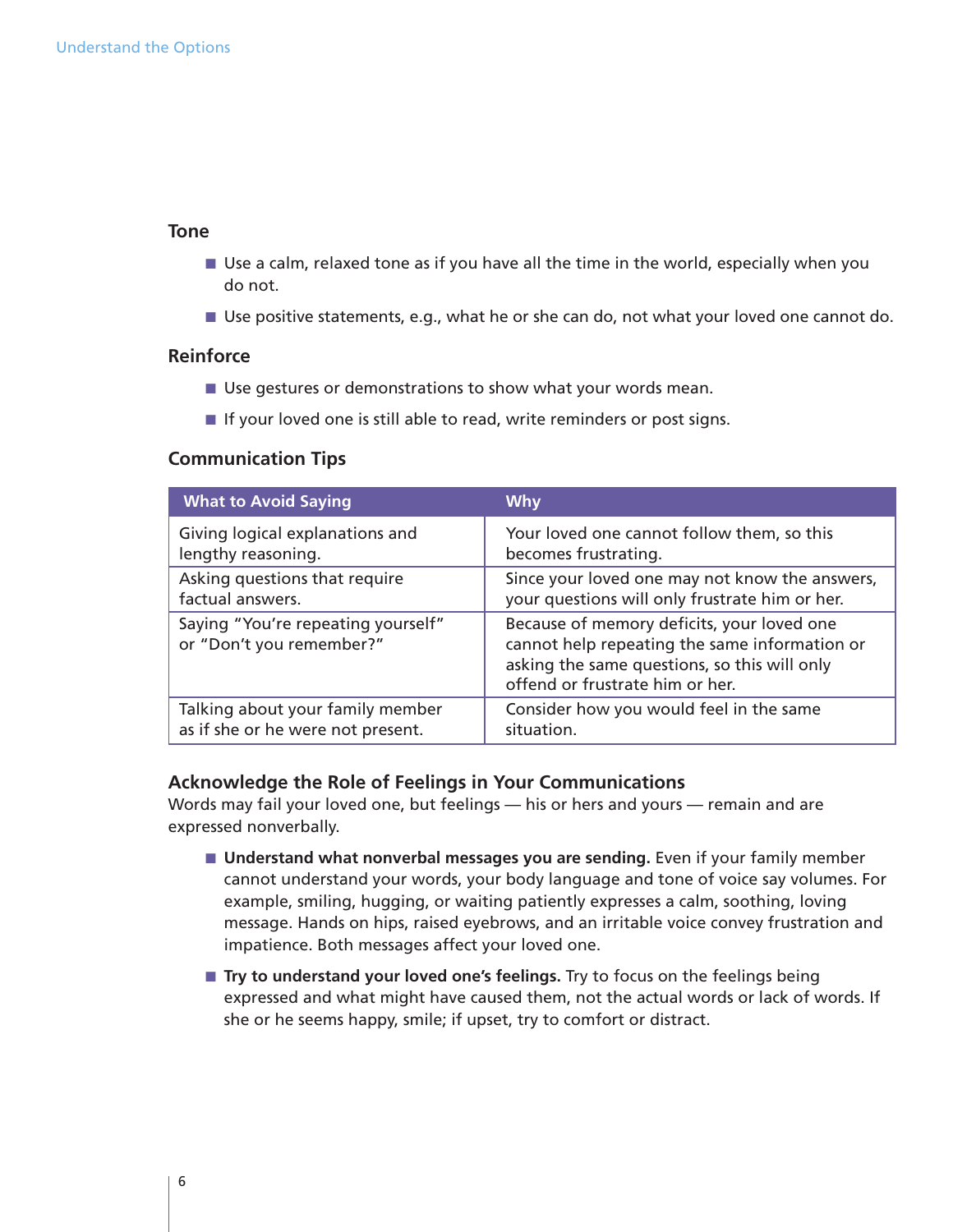- **Don't take it personally.** Sometimes it may be hard to recognize that the confusion and personality changes you see are the result of the disease — especially when you are having trouble communicating. Try to keep in mind that your loved one cannot help the behavior; he or she is not acting that way on purpose.
- **Observe your family member's reactions.** Through experience, you will sense how your family member sees your body language. Be patient as you gradually gain that understanding. Recognize your need to make adjustments as his or her reactions may change over time.

## **PROMOTING SAFETY AND INDEPENDENCE**

Do not expect your family member to take responsibility for his or her own safety. You will need to anticipate potential hazards and adjust the environment to minimize or eliminate them prior to a problem occurring.

## **Take Steps to Promote Safety**

Simple home safety steps include adding grab bars in the bathroom, removing scatter rugs, making sure lighting is adequate throughout the home, and lowering the temperature of the hot water heater to prevent burns.

## **Pay Attention to the Physical Environment**

- **Structure:** Keep things in the same place. Familiarity and predictability are important.
- **Simplicity:** With your family member's permission, remove clutter.
- Safety: In the later stages of the disease, it may be necessary to install locks on doors above eye level, remove knobs, or disconnect stoves to prevent harm to your family member.
- **Security:** The environment should provide a sense of security. If there is something your family member really wants, keep it as long as it is not dangerous.

## **Remove Potential Hazards**

Someone with Alzheimer's may no longer know what is safe and what is not. Check your home to reduce potential hazards:

- Find a safe place for items such as matches, cleaning products, poisonous substances, medication, and razor blades.
- Consider ways to safeguard structures such as stairs, ladders, and swimming pools.
- Rethink your loved one's ability to smoke, cook, and use power equipment and hot water.

## *See also The Essentials:* **Falls and Fall Prevention.**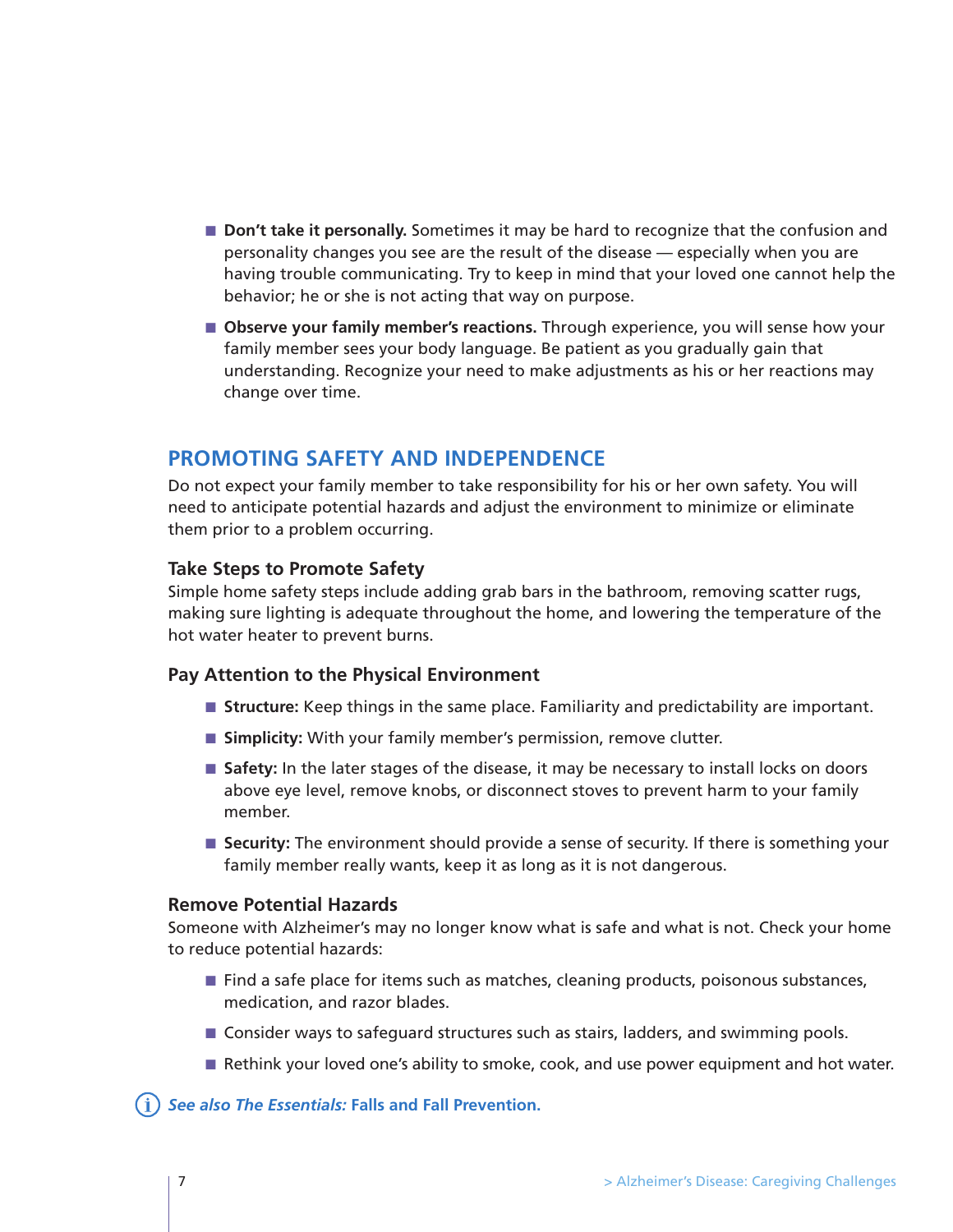## **SAFETY AND DRIVING**

As your family member's Alzheimer's progresses, he or she will lose many of the skills needed to drive safely. Observe your family member over time to accurately assess his or her skills.

Watch for these signs:

- Lack of judgment.
- Slow response time.
- Disregarding lights or stop signs.
- Having near misses, accidents, or fender benders.
- Driving too fast or too slowly.
- Forgetting how to find familiar places.
- Getting angry or confused while driving.

What seems obvious to you may not be obvious to your family member, so you may need strategies to keep him or her from behind the wheel:

- If possible, involve your family member in the discussion about driving. Let him or her know a ride will always be available.
- Involve your family doctor. He or she is often more effective in convincing a family member not to drive.
- You may need to experiment with ways to distract your family member from driving, e.g., by saying you will be following a new, unfamiliar route or suggesting he or she deserves the opportunity to sit back and enjoy the scenery, while someone else drives.
- As a last resort, you may need to hide the keys and disable or sell the car.

## **CHALLENGING BEHAVIORS**

Alterations in behavior are often the most upsetting and difficult aspects of Alzheimer's caregiving — especially for family members. The behaviors are not willful or spiteful. They are part of the illness and may occur because a person is attempting to convey a need or feeling. If your loved one exhibits any of the difficulties on the following chart, consider the suggested options. Sometimes medications are needed to manage behaviors when other interventions have not been completely successful.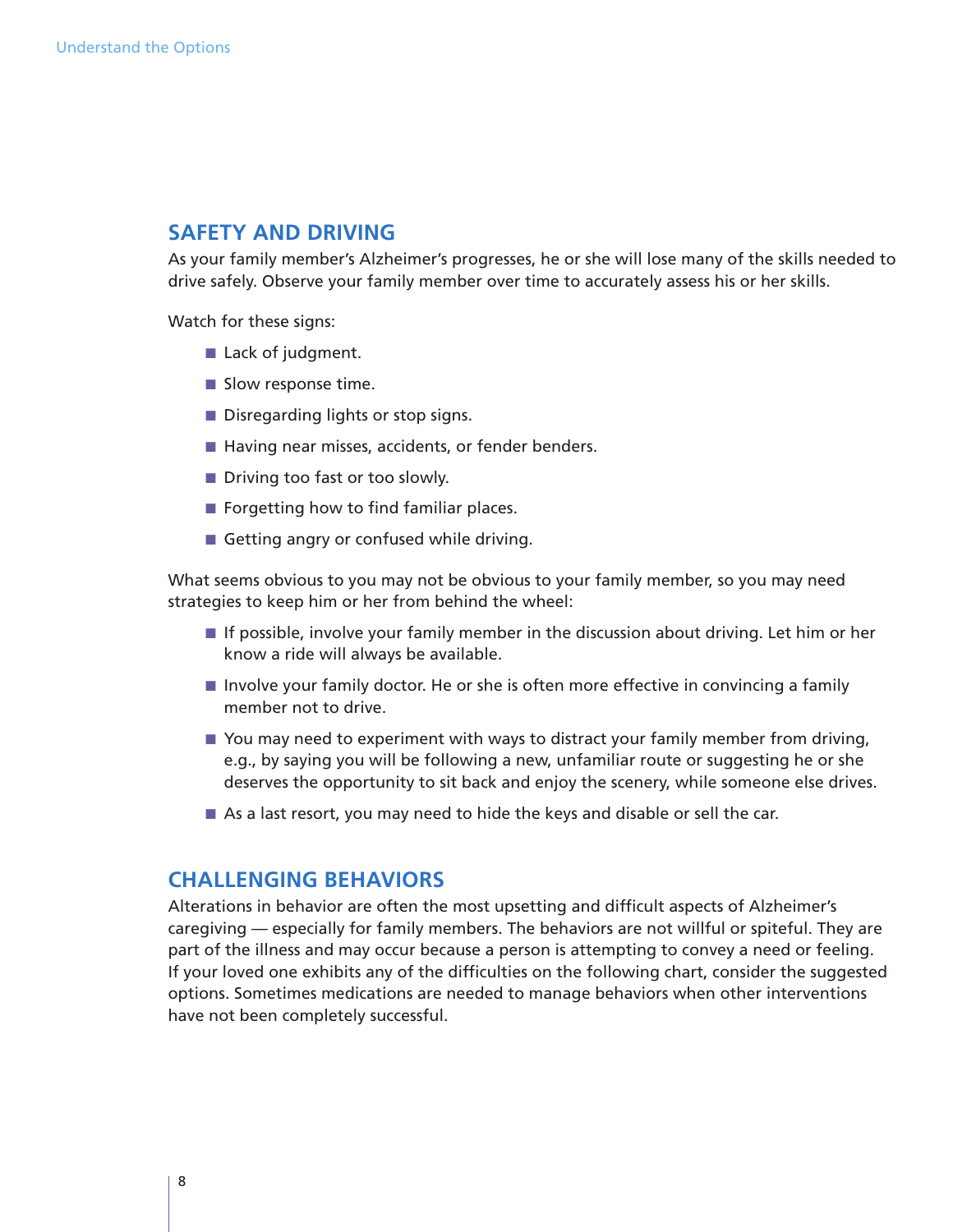| <b>Behavior</b>                           | <b>Definition and Cause</b>                                                                                                                                                                                                                                                                                                                                                 | <b>Options</b>                                                                                                                                                                                                                                                                                                                                                                                                                  |
|-------------------------------------------|-----------------------------------------------------------------------------------------------------------------------------------------------------------------------------------------------------------------------------------------------------------------------------------------------------------------------------------------------------------------------------|---------------------------------------------------------------------------------------------------------------------------------------------------------------------------------------------------------------------------------------------------------------------------------------------------------------------------------------------------------------------------------------------------------------------------------|
| Agitation                                 | Anxiety and worry, which may be<br>manifested by pacing, restlessness,<br>and irritability. Your family member<br>may not be able to tell you what is<br>wrong. It may be related to a vari-<br>ety of issues, including uncertainty<br>about what is going on, losing an<br>item that is important to him or<br>her, too much activity, or too many<br>people all at once. | • Avoid disruptions in daily routine.<br>• Move at your family member's<br>pace in any routine.<br>• Listen, reassure, and use a calm<br>tone of voice. Reduce commotion<br>and noise.<br>• Distract or redirect your family<br>member to another activity<br>or place.                                                                                                                                                         |
| Repetitive<br><b>Actions or</b><br>Speech | Asking the same questions repeat-<br>edly or doing some action like fold-<br>ing a towel over and over. The<br>person may be anxious or bored.                                                                                                                                                                                                                              | • Distract with music or exercise.<br>• Ignore the behavior or answer<br>the question as if it had never<br>been asked before.<br>• Avoid a confrontation.<br>• Speak softly and calmly.                                                                                                                                                                                                                                        |
| Wandering                                 | Walking aimlessly, becoming<br>disoriented. May happen if the<br>person wants to perform an<br>important job like work or is<br>searching for someone.                                                                                                                                                                                                                      | • Try to determine what situations<br>or times of day prompt wandering.<br>· Install locks or alarm bells.<br>• Alert neighbors.<br>• Have the person wear a name<br>bracelet with your contact<br>information.<br>• Consider a medical alert bracelet<br>or the Medic Alert <sup>®</sup> and<br><b>Alzheimer's Association</b><br>"Safe Return <sup>®</sup> " Program.<br>See "Resources for You" at the<br>end of this guide. |
| Sundowning                                | Becoming more confused, restless,<br>or agitated late in the day or<br>early evening. May be caused by<br>decreased light at the end of the<br>day; late-day tiredness may make<br>the person less able to deal with<br>stress. Also, Alzheimer's<br>disease may cause changes in the<br>person's biological clock.                                                         | • Increase daytime activities.<br>• Discourage napping but allow<br>for a rest period.<br>• Eliminate caffeine and foods<br>high in sugar.<br>• Make evening a quiet time and<br>keep bedtime around the same<br>time every night.<br>• Keep the environment free from<br>hazards in case your loved one<br>gets up at night.                                                                                                   |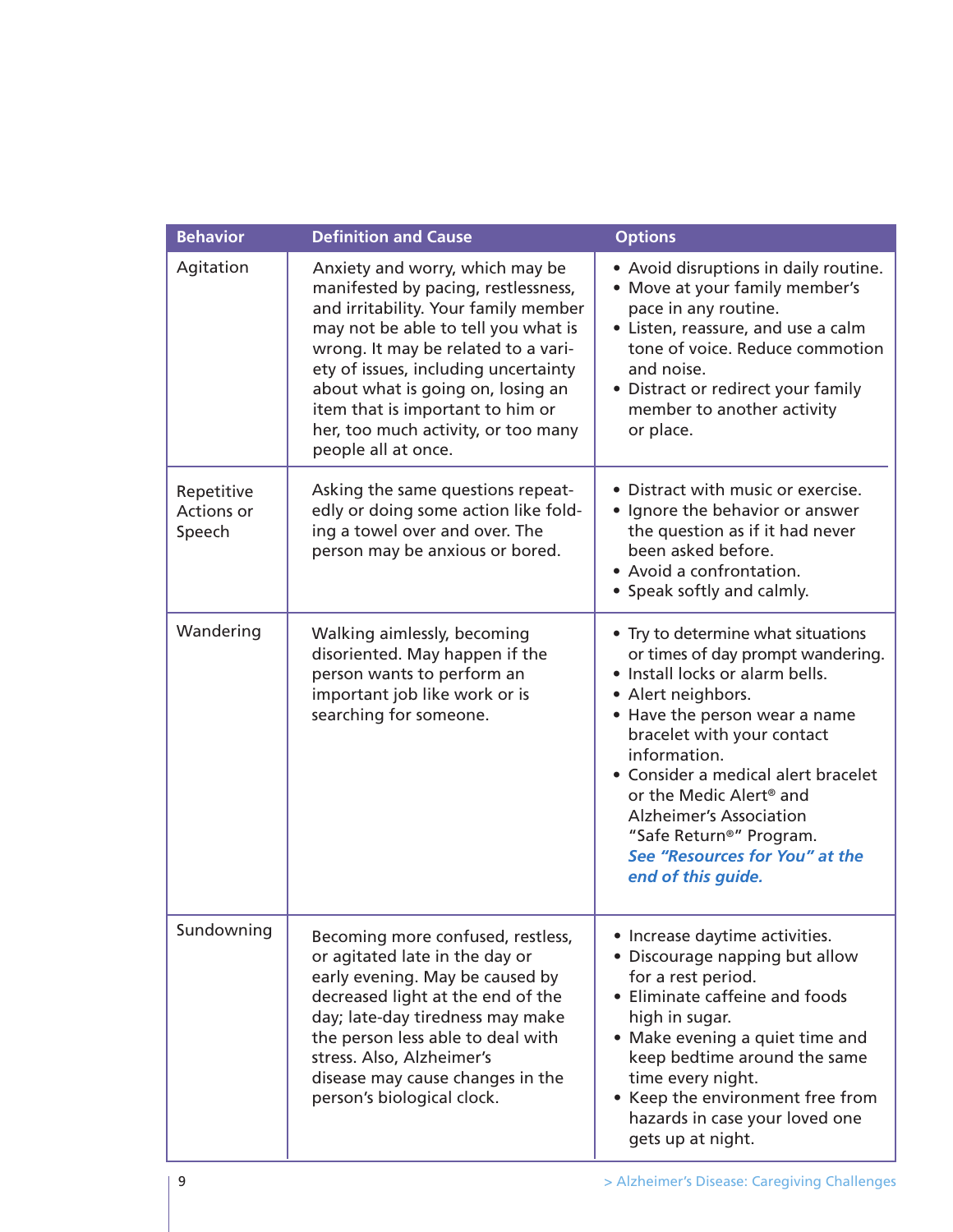| <b>Behavior</b>       | <b>Definition and Cause</b>                                                                                                                                                                                                                                                                                                                                                                                                                          | <b>Options</b>                                                                                                                                                                                                                                                                                                                                |
|-----------------------|------------------------------------------------------------------------------------------------------------------------------------------------------------------------------------------------------------------------------------------------------------------------------------------------------------------------------------------------------------------------------------------------------------------------------------------------------|-----------------------------------------------------------------------------------------------------------------------------------------------------------------------------------------------------------------------------------------------------------------------------------------------------------------------------------------------|
| Paranoia              | People with Alzheimer's disease may<br>have difficulty interpreting the<br>world around them. Because their<br>memory of recent events is impaired,<br>they may not recall explanations or<br>people to whom they have been<br>introduced. They cannot remember<br>where they put things or follow<br>conversations. As a result, they may<br>become suspicious or accuse people<br>of stealing because no other<br>explanation makes sense to them. | • Do not take accusations personally.<br>• Do not argue with your family<br>member.<br>• Reassure others that you do not<br>suspect them.<br>• Look for the missing items.<br>• Try to distract or engage your<br>family member in another activity.<br>• Have extras of important items<br>such as glasses or keys in case<br>they are lost. |
| <b>Hallucinations</b> | Seeing or hearing things that are<br>not there. These voices or sights<br>are very real to the person experi-<br>encing them.                                                                                                                                                                                                                                                                                                                        | • Remain calm so your family<br>member will not get more upset.<br>• Reassure him or her that every-<br>thing will be okay.<br>• Try to distract him or her if<br>possible.<br>• Let the doctor know if your loved<br>one begins to have hallucinations.                                                                                      |

# **USING MEDICATIONS TO MANAGE BEHAVIORS**

Sometimes medications may be necessary to help manage behaviors and symptoms such as anxiety, depression, sleep disturbances, and agitation. They should only be used if other interventions have been unsuccessful. Since each person responds differently to medication and because your family member may not be able to verbalize how he or she is feeling, it is important to monitor closely for any change that may be medication related. Observe for both positive and negative reactions. Ask the doctor what side effects you may expect and let him or her know if any occur.

Physicians will usually start with a low dose and gradually increase it after seeing what the effects are. If your family member's doctor or a specialist prescribes a new medication, make sure he or she knows all of the medications your family member is taking. Also let any other doctor your family member sees know about the additional medication.

*See also* **The Essentials: Safe Use of Medications.**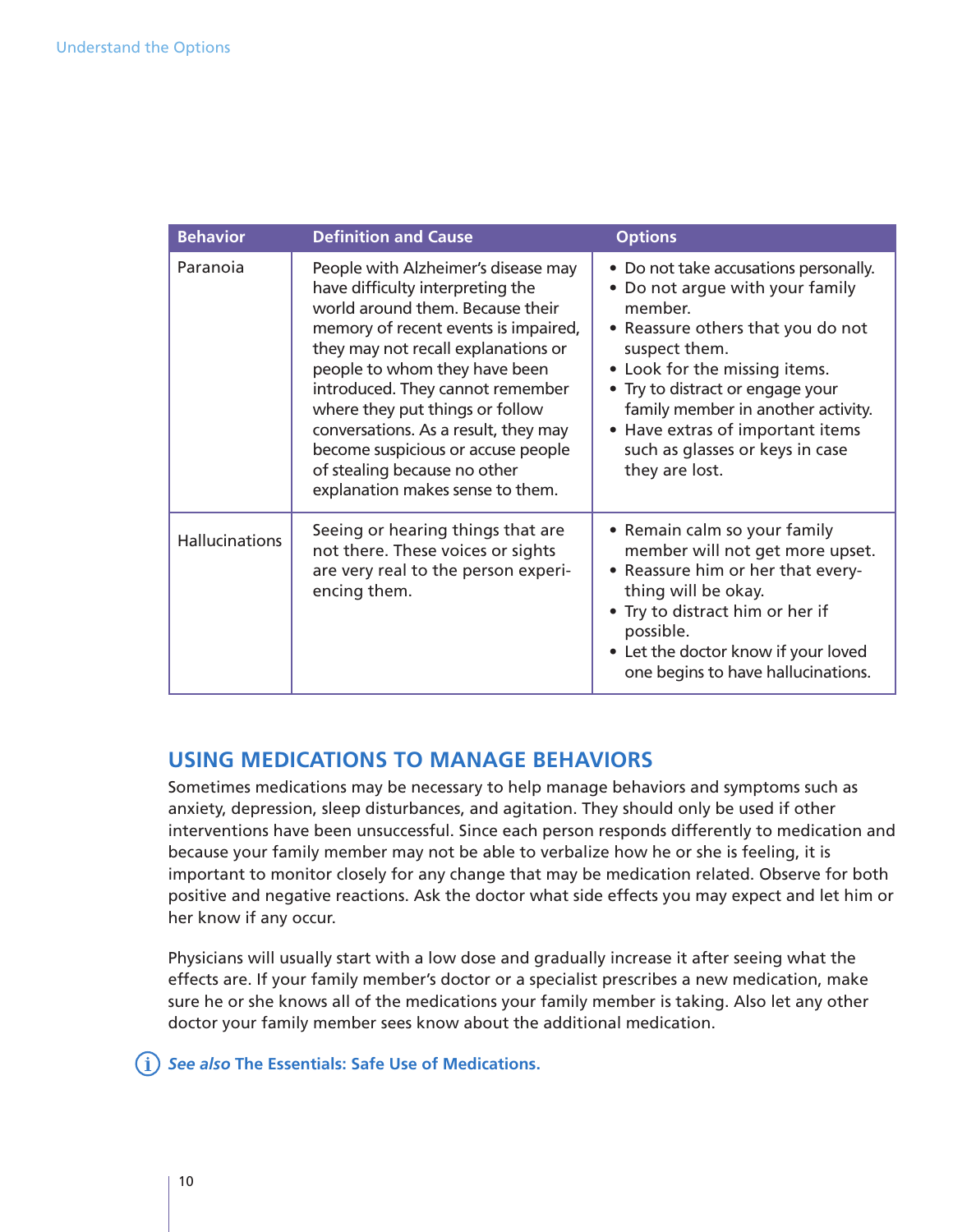## **CHALLENGES WITH ACTIVITIES OF DAILY LIVING**

In the earlier stages of the illness, your family member may need supervision and direction. As the disease progresses, he or she will become increasingly dependent upon others for both direction and hands-on assistance with Activities of Daily Living (ADLs) such as bathing, dressing, eating, and toileting. It is also important to remember that your family member may resist assistance with activities.

## **Recommendations for Grooming**

**Bathing:** Protect your loved one's safety in the tub. Do not leave him or her unattended and make sure the water is the correct temperature. Follow previous routines where possible. Make the task simpler (e.g., lay out towels in advance, draw the bath water). If your family member refuses to bathe, it may be that it is too complex for him or her to complete. Your loved one may feel embarrassed to have help, be afraid of the water, or be fearful of getting in or out of the tub. If he or she resists bathing, focus on the steps one at a time rather than focusing on the need to bathe. You may want to start with a sponge bath, if getting in and out of the tub or shower is a problem. Sometimes your loved one may respond more favorably if an aide in a uniform assists rather than you.

**Dressing:** If your family member does not want to change clothes, do not argue. Try again later. Limit your loved one's choice of clothing to what is appropriate for the season. You may want to limit the choices to two each day and let your family member decide. If he or she wants to wear the same thing every day, consider buying two identical outfits. Lay out an outfit in the order your family member will put it on.

As the disease becomes more advanced, your family member will have increasing difficulty with things like buttons, zippers, and shoelaces. If buttons become too difficult, try Velcro. Look for clothes that are easy to put on and take off (e.g., pants with elastic waists and pullover tops where it does not make a difference which is the front and which is the back). You may even want to consider reversible clothes.

## **Eating Can Become a Greater Challenge**

Some people with Alzheimer's want to eat all the time, while others are seldom interested. It is not uncommon for individuals with Alzheimer's to become malnourished — they may forget to eat, hide food, or throw it away. In the later stages of the illness, individuals may forget how to chew or swallow. They may have problems with choking.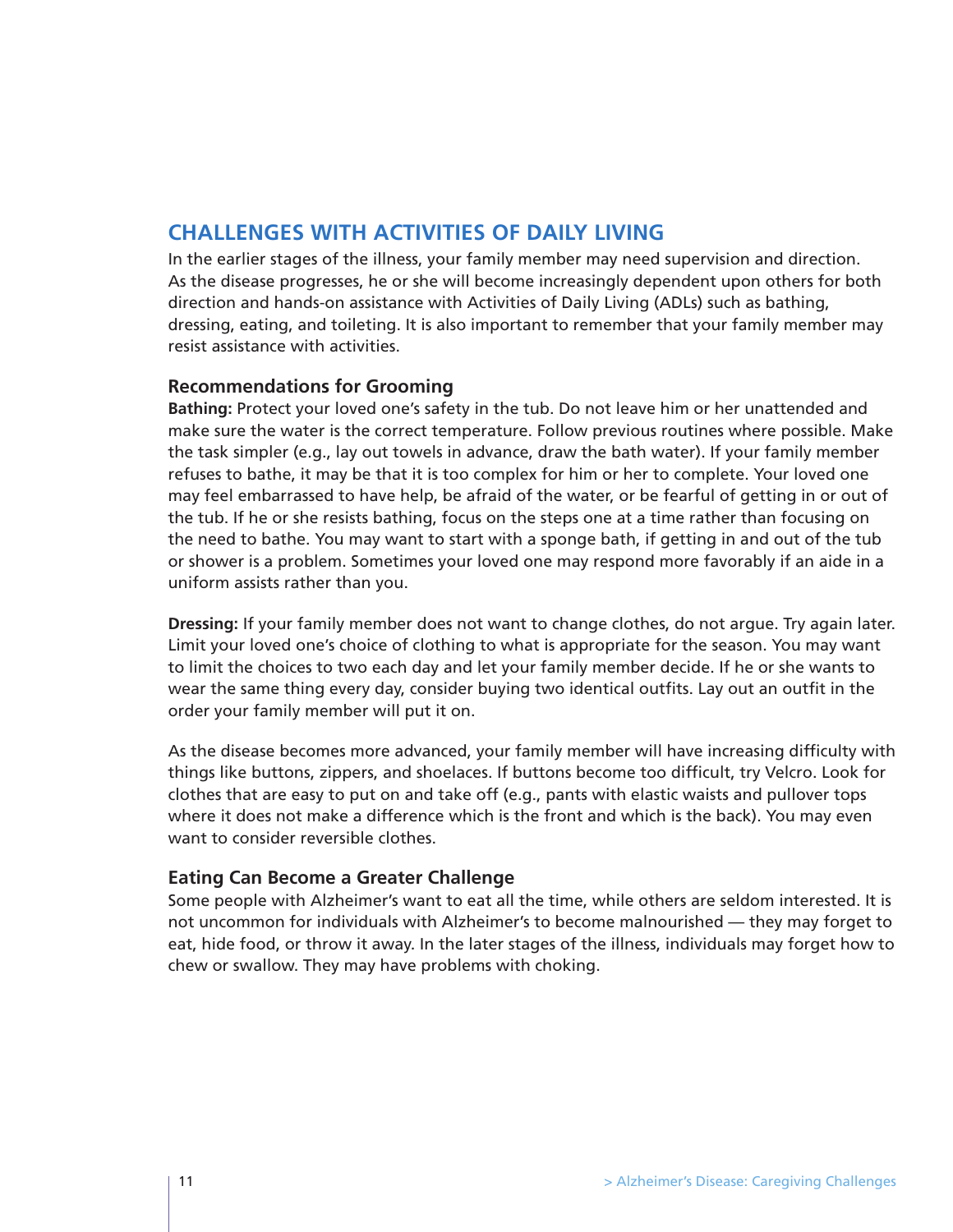## **Strategies to Help with Eating**

- Establish a routine, avoid distractions, and limit the food choices at a meal if your loved one seems overwhelmed.
- Make sure your family member has good dental hygiene and that any dentures fit properly.
- Make sure your family member has plenty of fluids and try to accommodate his or her likes and dislikes in eating while maintaining proper nutrition.
- Your loved one may become messy with eating as the disease progresses. Buy plastic tablecloths and offer more finger foods, which are easier to eat.
- People with dementia may eat more slowly. Offer small portions or prepare a number of small meals instead of three larger ones.
- Keep healthy snacks where they can be seen. This may prevent hiding or hoarding food.
- As the disease progresses and your family member has more difficulty with chewing or swallowing, you may need to chop or purée foods. Discuss any concerns you have about your loved one's nutrition and ability to swallow or chew food with the doctor.

## **YOUR LOVED ONE'S ABILITY TO GET AROUND MAY CHANGE**

Individuals with Alzheimer's may have increasing difficulty with mobility — getting up and down and walking. They will require supervision to prevent falls. Problems with walking gradually progress so many individuals will completely lose the ability to walk and become confined to a chair or bed.

#### **Ways to Handle Mobility Issues**

- Observe your family member and watch for signs that he or she can no longer do certain activities such as climbing up and down stairs safely.
- Make certain any items such as chairs or tables that he or she may grab onto are sturdy and will not tip over.
- Secure handrails. Consider a cane or walker only if your family member is able to learn to use it properly.
- Sometimes changes in gait or balance are related to medications or other conditions. Don't assume it is the Alzheimer's disease. Make your family member's doctor aware of any changes so that he or she can assess them.
- As your family member experiences problems with mobility, consider a physical therapist who can teach you ways to assist your family member with moving from bed to chair, walking, and positioning in bed so it is safe for your loved one and you will not injure yourself.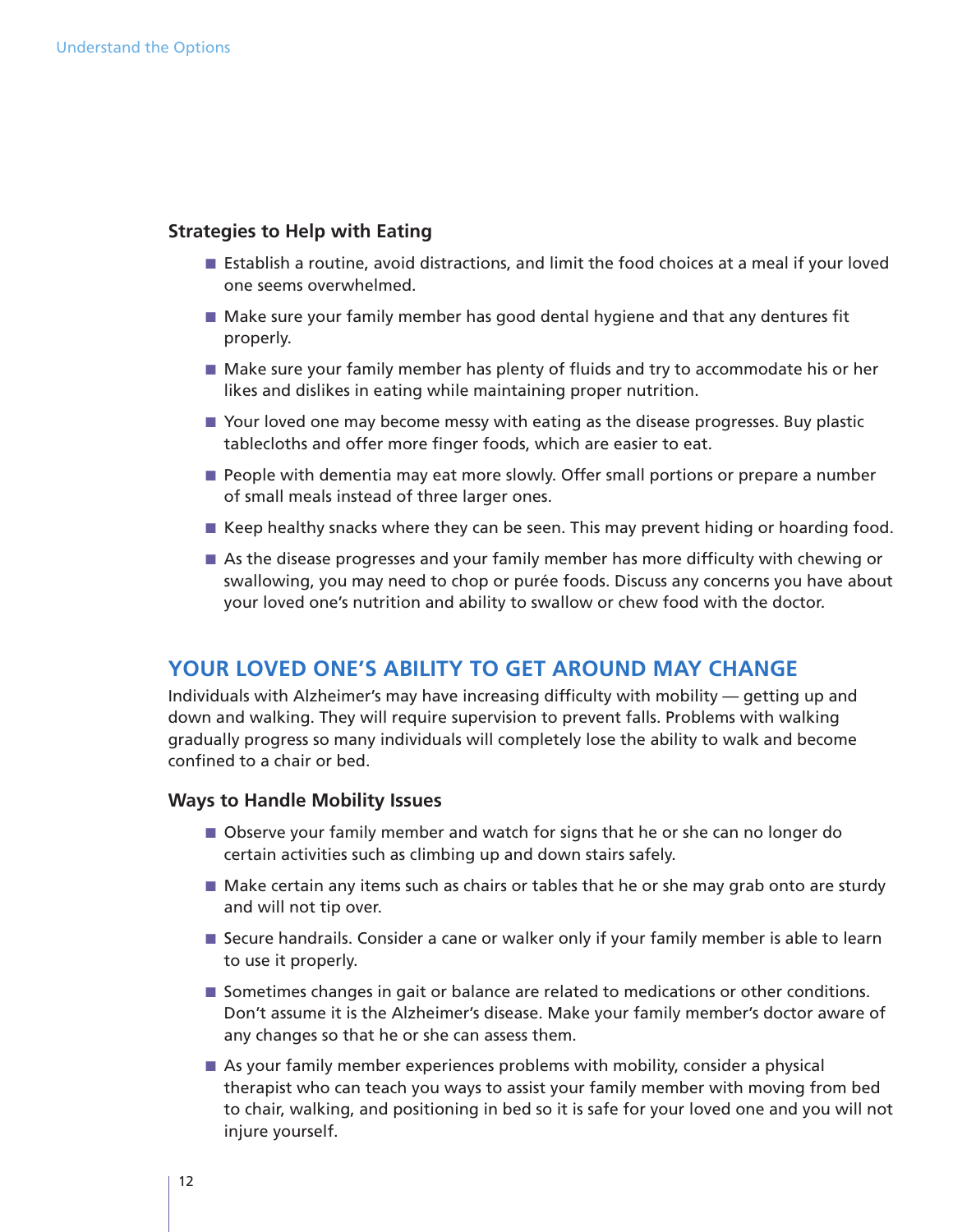- Your family member may also have difficulty getting in or out of a car. It may be related to a combination of mobility and cognitive difficulties. A physical therapist can assist in evaluating the problem and teaching you ways to assist in helping your family member to get in and out of the care safely. You may also visit the National Center on Senior Transportation Web site sponsored by Easter Seals at http://seniortransportation.easterseals.com. Go to "For Older Adults and Caregivers" and click on the link "Easter Seals Transportation Solutions for Caregivers" which provides a tool kit that includes a video, an informational booklet, and a list of helpful products and resources related to transportation for those caring for family members with either physical or cognitive disabilities.
- If your family member becomes chair-bound, you may want to consider a specialized chair to help him or her maintain a sitting position and/or a seat that provides comfort. Make sure you provide protection to keep your family member from falling from the chair or trying to get up if he or she can't walk.
- If your family member becomes bed-bound, you may want to consider a special mattress. Be sure to change his or her position frequently to prevent complications such as skin breakdown.

## **DEALING WITH INCONTINENCE**

Incontinence, or the inability to control bladder or bowel function, may occur in the later stages of Alzheimer's. The reasons include not being able to get to the bathroom quickly, not knowing or recognizing where the bathroom is, difficulty getting clothing off quickly enough, or being busy and forgetting to go. Also, the person may not remember the acceptable place or way to urinate or defecate.

Incontinence can also be caused by other physical illnesses and is sometimes treatable. If your family member becomes incontinent, let the doctor know. Do not assume it is caused by Alzheimer's disease. It may be related to another condition such as a bladder infection, diabetes, or constipation.

## **Track When and How Often Episodes of Incontinence Occur**

By doing a bit of detective work, you may find a key to managing toileting more successfully.

- **Consider time of day.** Do the episodes occur at particular times each day? Only at night? Do they occur after a particular activity? Does he or she want to go to the bathroom every few minutes?
- Look for signals. Does your family member give any indication that he or she needs to go to the bathroom? Is he or she pulling at clothes? Does he or she seem to be looking for the bathroom?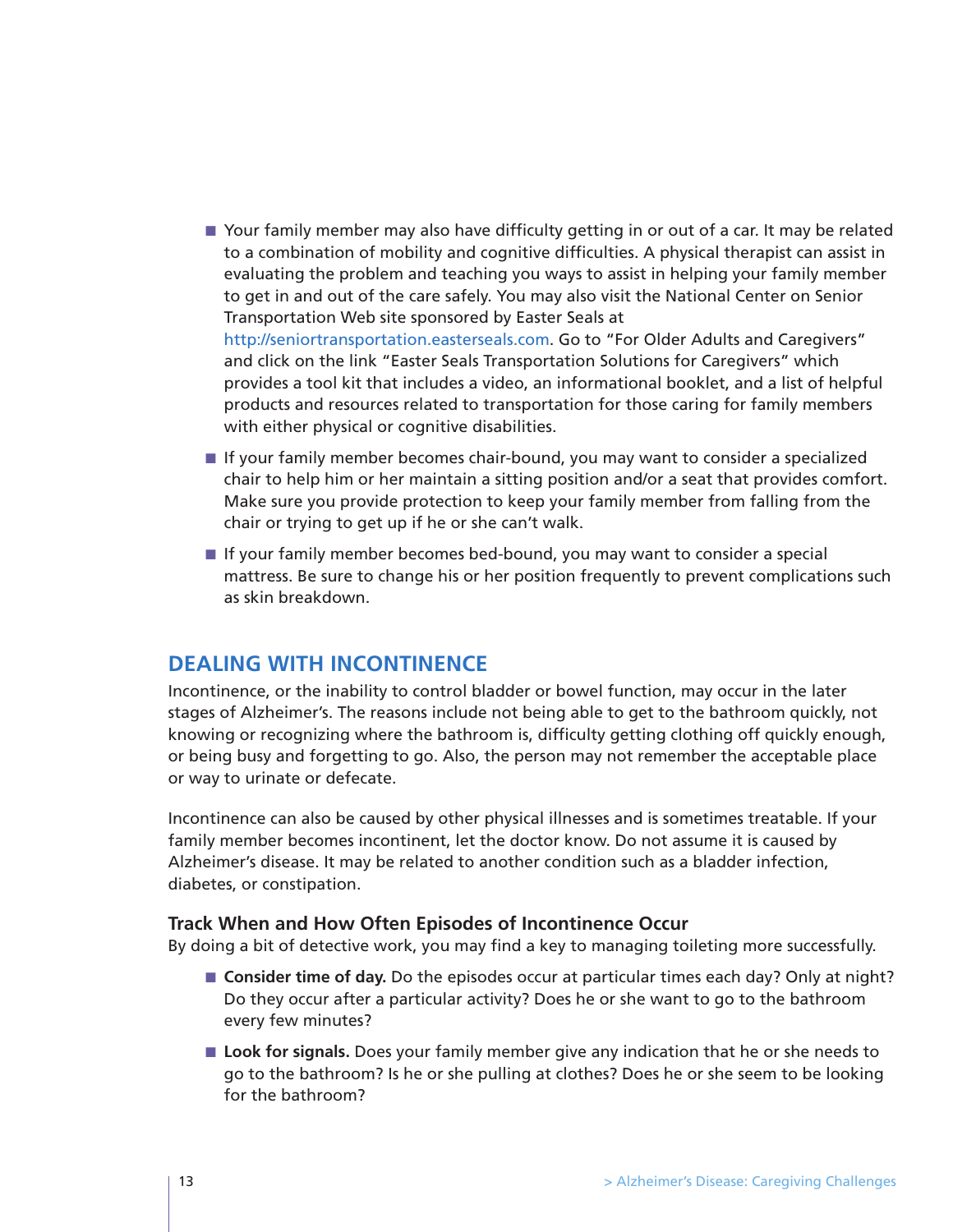## **Try These Approaches**

- If the problem occurs at a particular time of day or following a particular activity (e.g., after breakfast), bring your family member to the bathroom at those times.
- If the incontinence occurs throughout the day without any warning, consider a toileting schedule. Take your family member to the bathroom every two to three hours.
- If incontinence seems related to inability to get to the bathroom quickly enough, consider a portable commode.
- If regular toileting or other techniques no longer work, there are many incontinence products that will make your caregiving tasks easier and provide dignity for your family member.
- If your family member has episodes at night, you may want to limit fluids in the evening, but make sure he or she has plenty of fluids throughout the day.
- Try to remain calm when accidents occur. Be reassuring, since the episode may be upsetting to your loved one.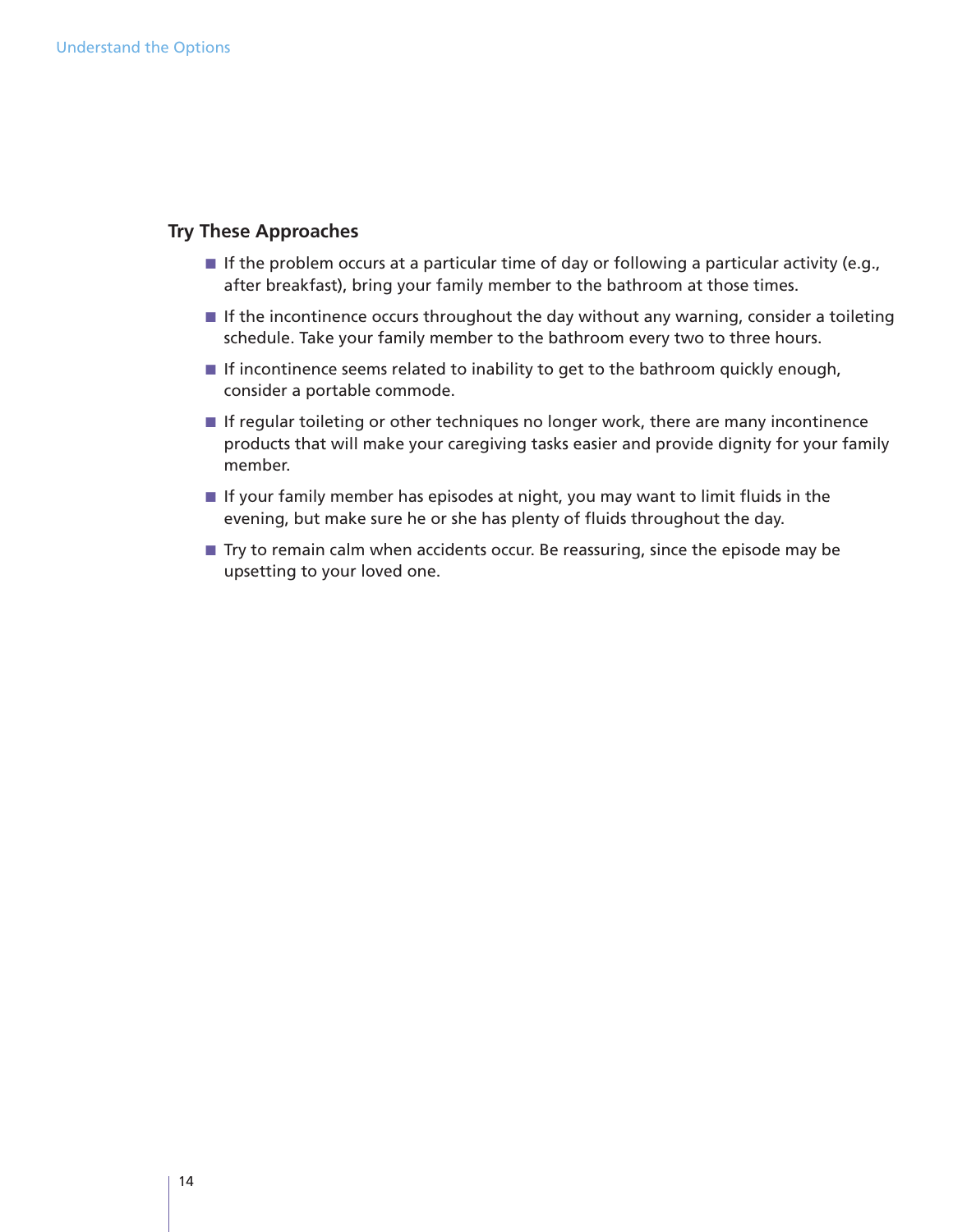# **Make a Plan**

# **WHAT PLAN IS BEST FOR YOUR LOVED ONE AND FOR YOU?**

Coming to terms with a family member's Alzheimer's disease is sobering. Although coping with the changes can be daunting, many caregivers say that it is also rewarding. The first step in dealing with your new reality is making a long-term care plan. Since Alzheimer's is a degenerative disease, the changes take place over time — you can adjust to each new phase and revise your plan when necessary.

*See also the guides:* **The Caregiving Journey** *and* **Navigating the Health Care System.**

# **ESSENTIALS OF A LONG-TERM CARE PLAN**

## **1. Determine Where Care Will Be Given**

The possibilities include at home, in an adult day services center, in an assisted living community that specializes in caring for people with dementia, or in a nursing home that is accustomed to caring for people with Alzheimer's disease. Recognize that the setting may need to change as your loved one's care needs change.

## *See also* **The MetLife Aging in Place Workbook.**

## **2. Decide What Services Are Needed and Who Will Provide Them**

If your loved one is in the early stages of Alzheimer's, he or she may primarily need support and supervision, which the family can provide. However, as the disease progresses, your family member will need increasing amounts of care and supervision.

You can start introducing outside sources of care on a gradual basis. Have some other caregivers — family, friends, and paid caregivers such as a companion — provide supervision. A home health aide can also assist with personal care for short periods of time. Their help will provide respite for you and allow your family member to become familiar with other caregivers over time. As taking care of your loved one becomes more time-consuming, you can add homemaking services and additional personal care services and/or companion services to meet his or her needs.

*See also* **The Essentials: Receiving Care at Home.**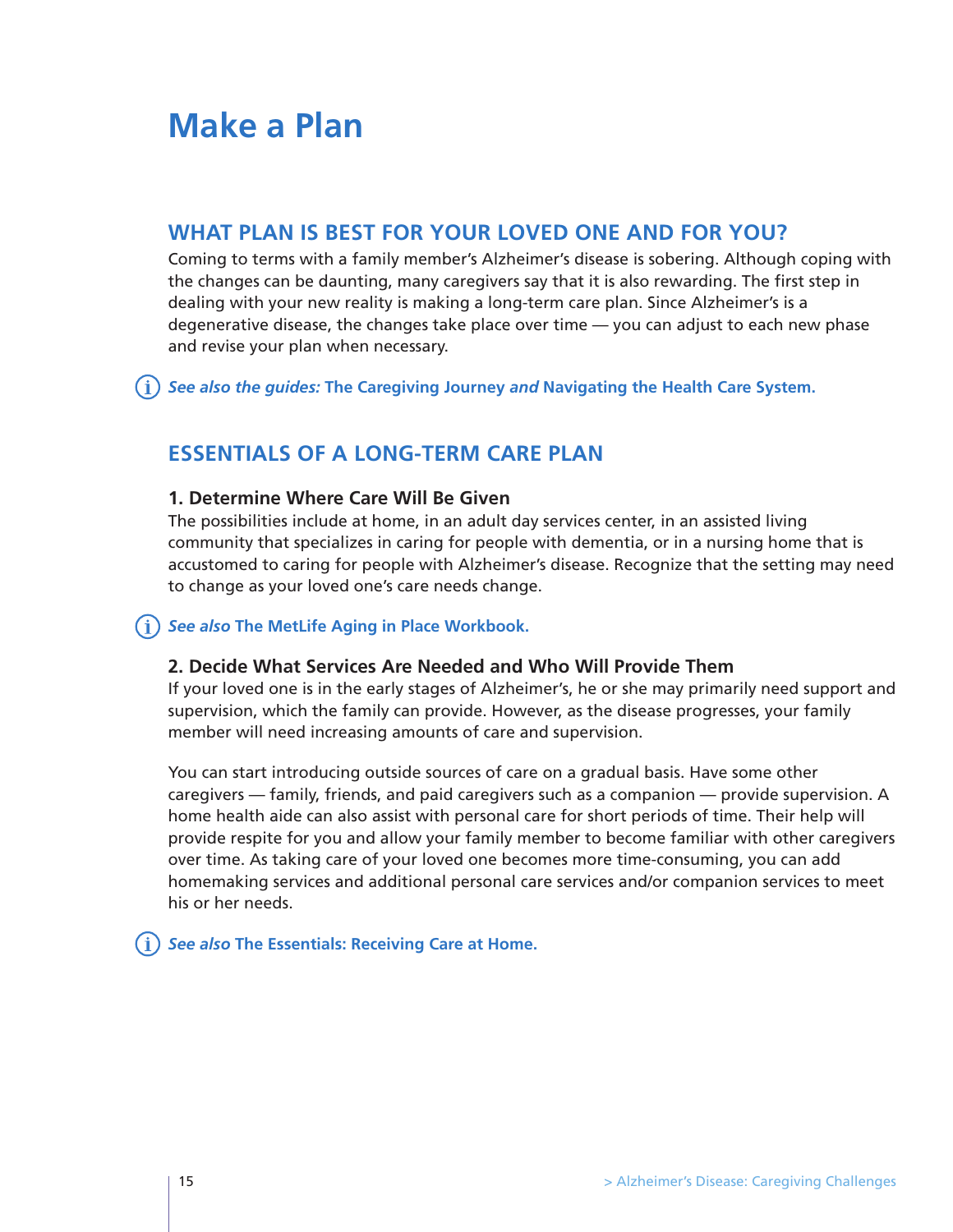You may also want to consider an adult day services center. These centers are community-based, professionally staffed group programs that provide health oversight, supervision, and therapeutic activities for adults who are physically or cognitively impaired. Programs operate on either a partial or full-day basis and many specialize in caring for individuals with Alzheimer's disease or a similar disorder. This type of program can both benefit your family member and allow you to find time for yourself with the comfort of knowing your loved one is receiving care and supervision in a supportive group environment. They can be especially helpful if you are a working caregiver.

## *See also* **The Essentials: Adult Day Services.**

If your loved one's behavior changes or the Activities of Daily Living become too difficult for you to manage at home, you may want to consider a move to a residential setting such as an assisted living community or a nursing home depending upon the level of care required. Making these decisions is not always easy. It is helpful to explore the available options as early as possible so that you will be prepared as needs change.

## *See also* **The Essentials: Choosing a Nursing Home** *and* **Assisted Living Communities,** *and the tools:* **Assisted Living Checklist, Assisted Living Cost Calculator,** *and* **Nursing Home Assessment.**

#### **3. Determine How Caregiving Costs Will Be Paid**

Long-term care services are often financed through the individual's personal funds or assistance from family members.

- **Medicare** covers some nursing home and home care services on a limited basis if an individual meets Medicare's criteria for skilled care.
- **Medicaid** covers long-term care services for certain individuals with very limited income and assets.
- **Long-term care insurance** provides benefits for long-term care services. If your family member has such a policy, check to see what is covered. However, once an individual is already in need of long-term care services, he or she is not eligible to purchase a policy.

Some care options are less costly than others. For instance, adult day services can be a cost-effective alternative for many people living at home who require significant amounts of care or supervision.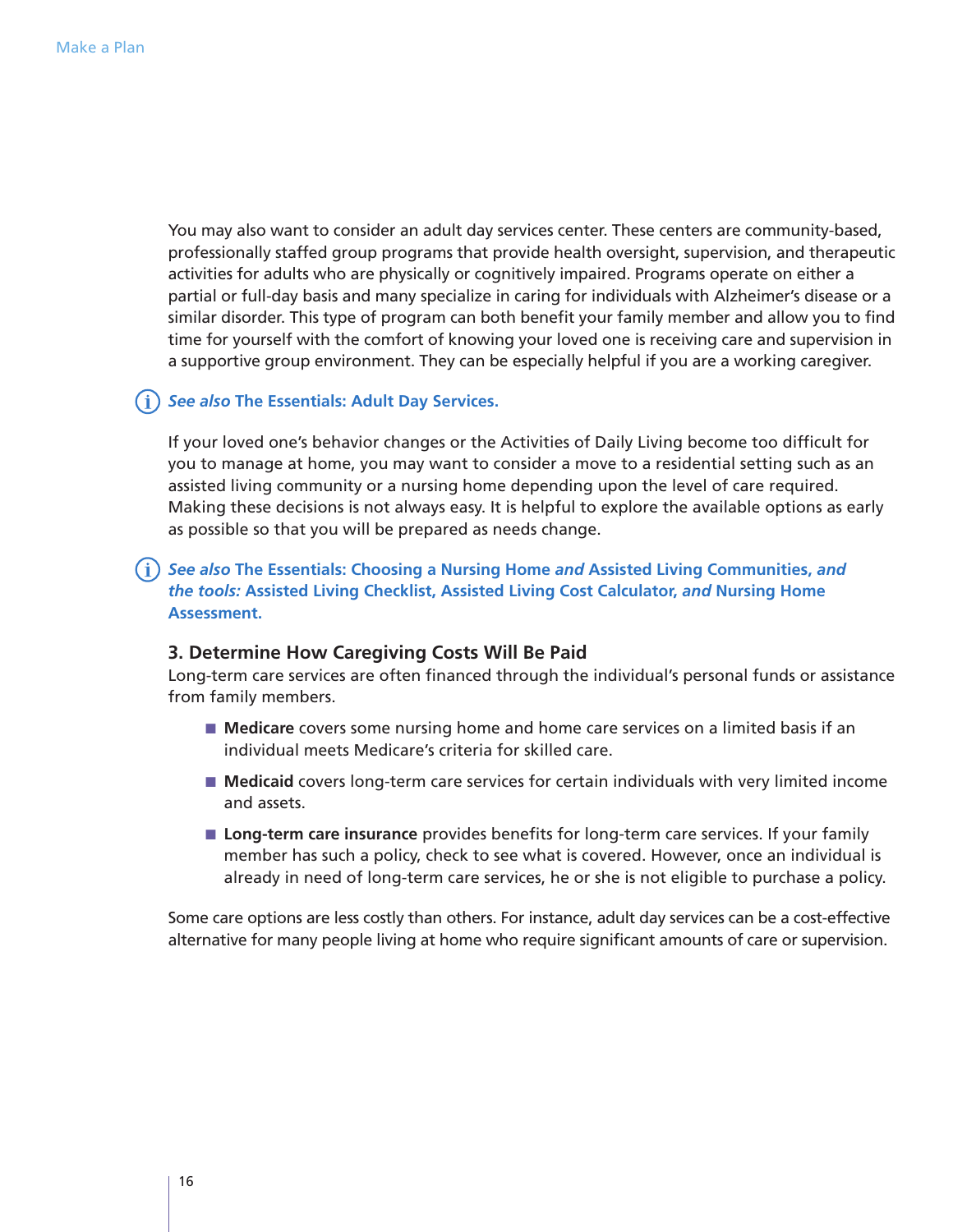## **4. Investigate Necessary Legal Documents**

Discussing financial and legal matters with your loved one may be uncomfortable at first, but it is vital. Reassure your loved one that you will honor his or her wishes, even when he or she is no longer able to make them known. It is especially important when a family member has been diagnosed with Alzheimer's disease, because you may need to be the voice for your family member in the future and he or she may not have the capacity to execute these documents as the disease progresses.

Certain documents need to be executed by your loved one when he or she still has the capacity to understand the issues and make decisions. Consider discussing wills, living wills, estate planning, and powers of attorney for health and financial matters. In addition, locate health, life, and other insurance information as well as bank and investment information.

## *See also* **The Essentials: Legal Matters.**

## **GETTING HELP**

Caring for a family member with Alzheimer's is a long, ever-changing journey, one during which you will need to enlist the assistance of others. You simply cannot do it all alone. It is helpful to start planning as early as possible when you discover your loved one has the illness. For you as well as for your family member, it is necessary to seek the help of others.

It may take several inquiries and time to find what you need, but there are people and programs to support you. Family, friends, neighbors, and others are often willing to assist, but you may have to ask for what you need. Keep a list of things that need to be done for your family member. If someone offers to help, you may look at that list and consider what activity might be appropriate for the person who offered to help. Be specific in asking for help from family and friends. For instance, ask your nephew to mow the lawn every couple of weeks or ask volunteers from your church to come and visit with your family member once a week so you can go grocery shopping.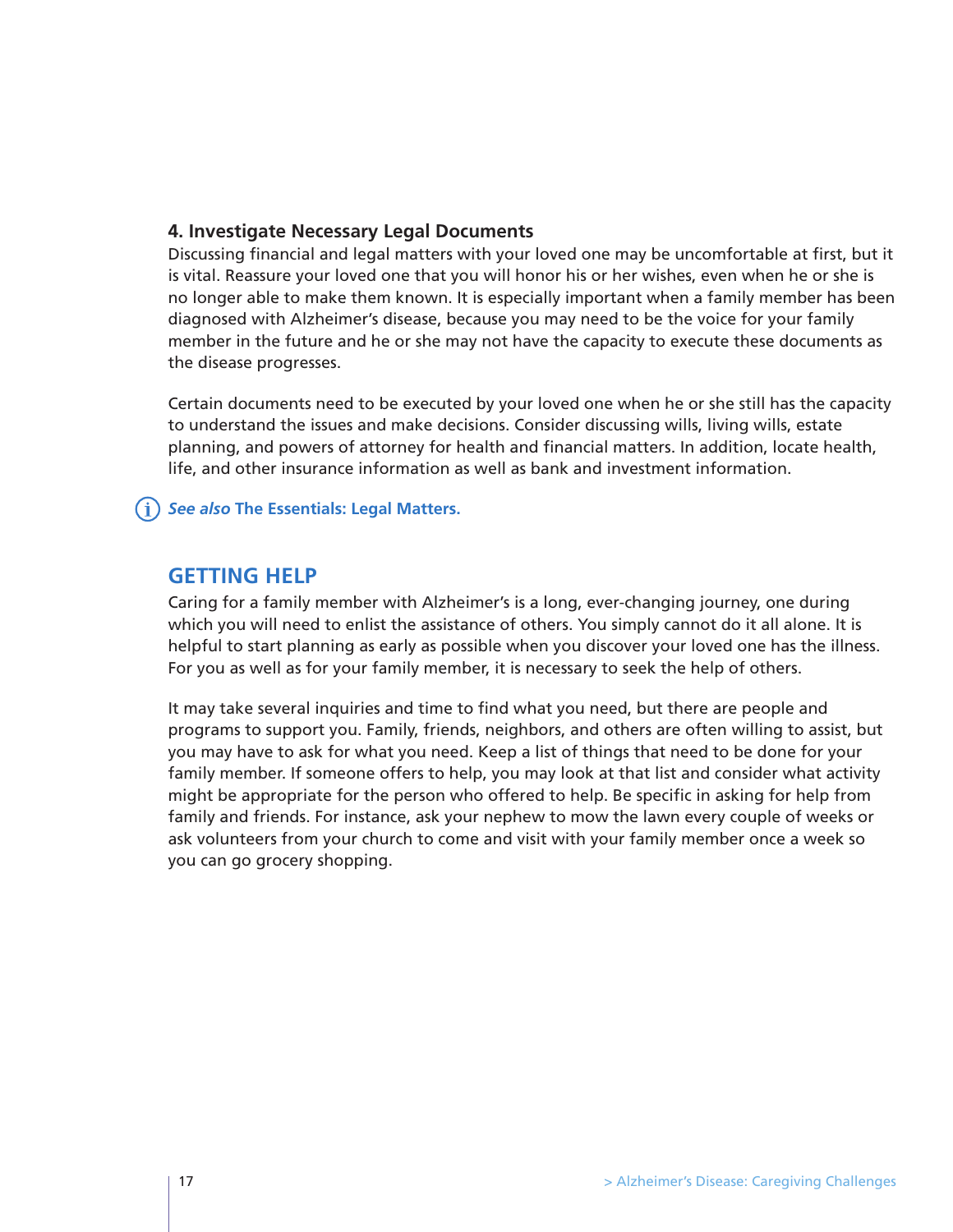## **FIND INFORMATION AND RESOURCES IN YOUR COMMUNITY**

Numerous resources are available nationally and right in your community. Here are some places to begin learning more:

## **National and Regional Resources**

- Contact your local Area Agency on Aging (www.n4a.org).
- Connect with the national Eldercare Locator at 1-800-677-1116 or www.eldercare.gov.
- Check with national organizations such as the Alzheimer's Association (www.alz.org) or the Alzheimer's Foundation of America (www.alzfdn.org).

## **Community Resources**

These organizations also are good sources of information as well as services:

- Social service agencies
- Senior centers
- Caregiver support groups
- Adult day services centers
- Home health care agencies
- Long-term care facilities
- Hospitals

## **Helpful Professionals**

- Your family physician
- Elder law attorney
- Financial advisor
- Professional geriatric care manager

*See "Resources for You" at the end of this guide.*

## **ENLIST HELP SOON**

Don't wait until your responsibilities seem overwhelming to enlist support. Begin to evaluate the resources in your community, including care at home, adult day services centers, and facility care, as soon as possible. This will help you to be prepared at various stages of your family member's illness.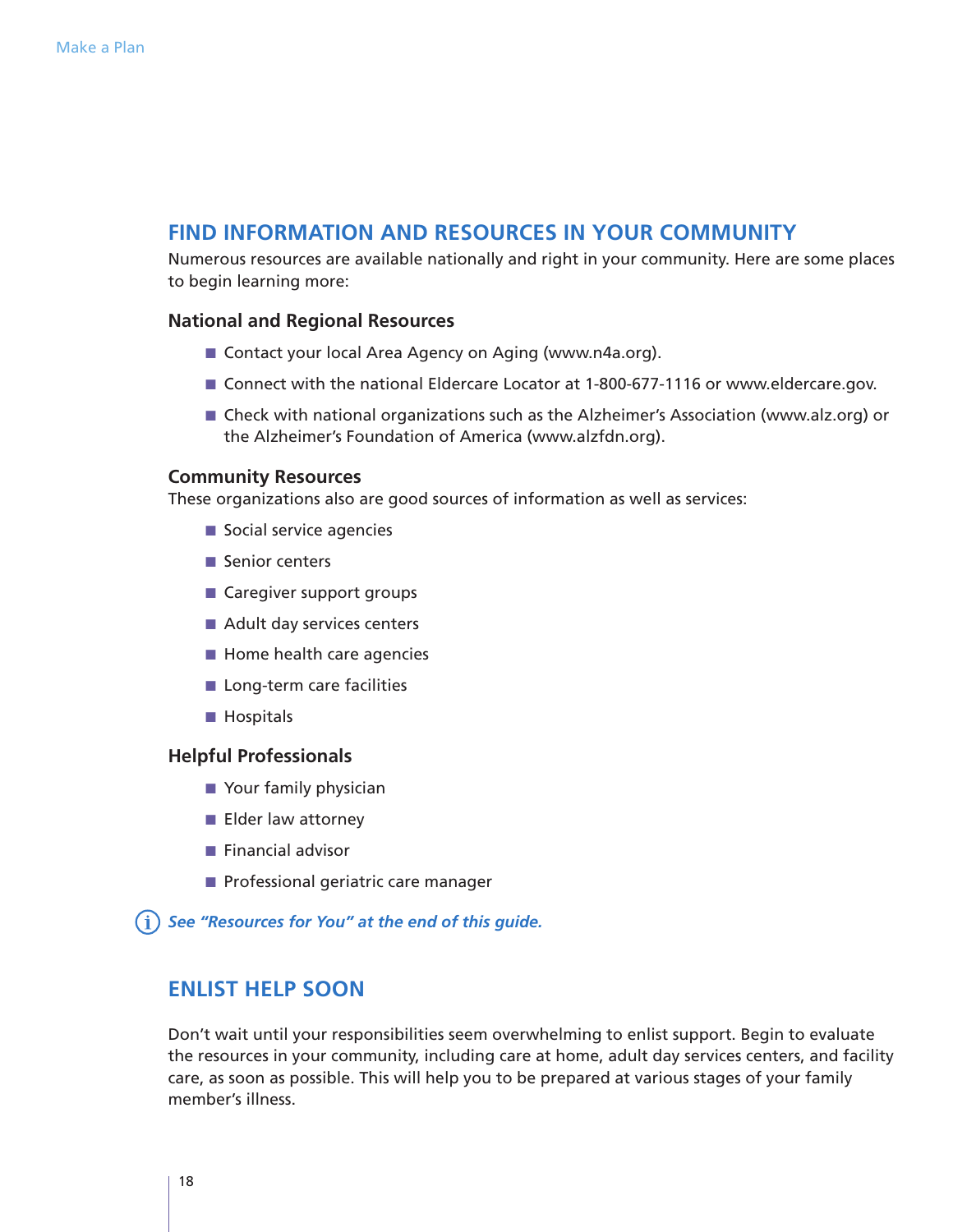## **HELPFUL HINTS**

- **Become an educated caregiver gradually.** Too much information at one time may overwhelm and immobilize you. However, when you're ready, be sure to ask questions and seek advice and assistance.
- **Do not sell your instincts or your own thoughts short.** You may be the best resource as to what is most helpful to your family member.
- **Focus on the positive.** Reinforce and use what your family member does well. Sometimes it is difficult to see the positives, but always remember small successes can bring a sense of satisfaction and joy to your family member. How he or she feels about an activity is more important than how well he or she completes the task.
- **Find small tasks that your loved one can complete.** Consider folding laundry or helping to set the table where your loved one can still feel like a contributing member of the family.
- **Be generous with reassurance.** Reassurance from you can make all the difference for your family member who is living in a constantly changing world of confusion, uncertainty, and often fear.
- **Continue to communicate with your family member.** Through each stage of his or her illness, treat your family member as an adult. Communicate constantly. Even if your family member does not seem to recognize you, the sound of your voice or your touch can be a source of comfort to him or her.
- **Help caregivers who may not know your family member as you do** to understand the kind of person he or she was before this illness—you are often your family member's voice to those around him or her. Educate others about what he or she likes and dislikes.
- **Be patient with yourself as well as with your family member.** Don't be afraid to experiment and try new things to best meet his or her needs.
- **Consider speaking with an elder law attorney as early as possible in your family member's illness.** If your family member understands what is going on and has the capacity to make decisions, he or she may want to provide you or someone else with the ability to make financial and/or health care decisions on his or her behalf at the point in time when your family member is no longer able to make these decisions.
- **Consider joining an online or in-person caregiver support group.** It is often helpful to be able to speak with others who are in a similar situation. Support groups can provide both emotional support and practical assistance.

## *See "Resources for You" at the end of this guide.*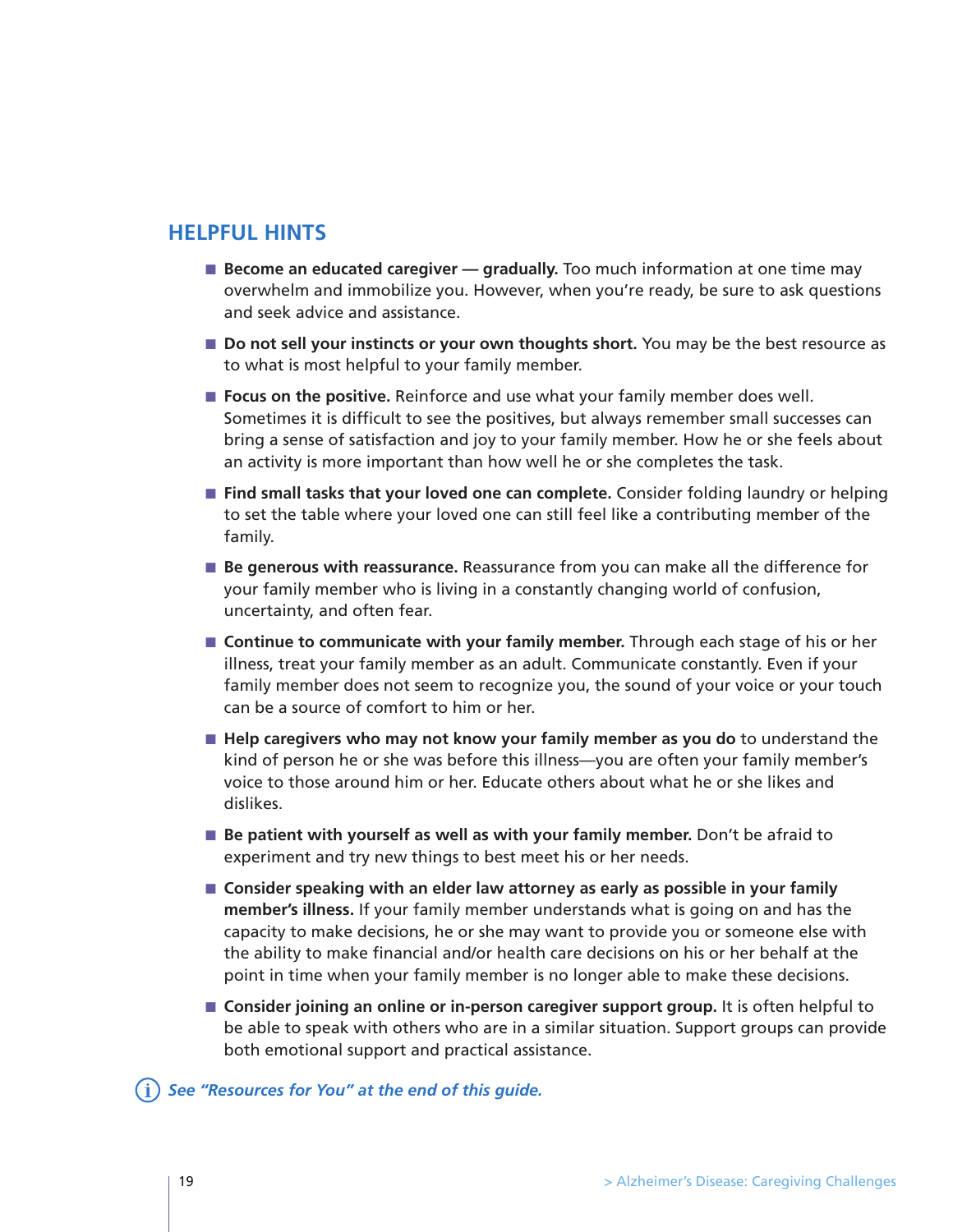# **Monitor and Adapt**

# **STAY FLEXIBLE AND ADAPT AS NEEDED**

Caring for a loved one with Alzheimer's is a long, ever-changing journey, and the course of the disease varies from person to person. What works one month may need to be changed the next month. Going forward, it will be important to evaluate the situation periodically and consider whether adjustments are needed.

# **COMMUNICATION IS KEY**

If you are the primary caregiver, it will be vital to communicate proposed changes with your loved one and other members of the care team (i.e., your family and any paid caregivers). But beyond the day-to-day communication about practical matters such as medication adjustments, it will be important for you to share your feelings and concerns with someone you trust and let people know when you need help.

- **Know and communicate your limitations as a caregiver.** A family member, parent, or significant other may want you to be the only caregiver. However, they must understand that this is not always possible, and that you may need to enlist the services of others from outside the home. Setting limits may be difficult at first, but once you do, you may find that family members worry less, knowing that you are taking care of yourself. Also, by effectively communicating your limits, you will take much of the guesswork out of planning and problem solving.
- Ask for assistance from others. Other family members, neighbors, friends, and community support groups may be willing to help, but they will not know you need help unless you ask. Do not be afraid to make specific requests when someone offers to help. Include everything from help with housekeeping to respite care.

*See also the tools* **Personal Health Information, Emergency Information for Family Caregivers,** *and* **Important Information for Caregiving.**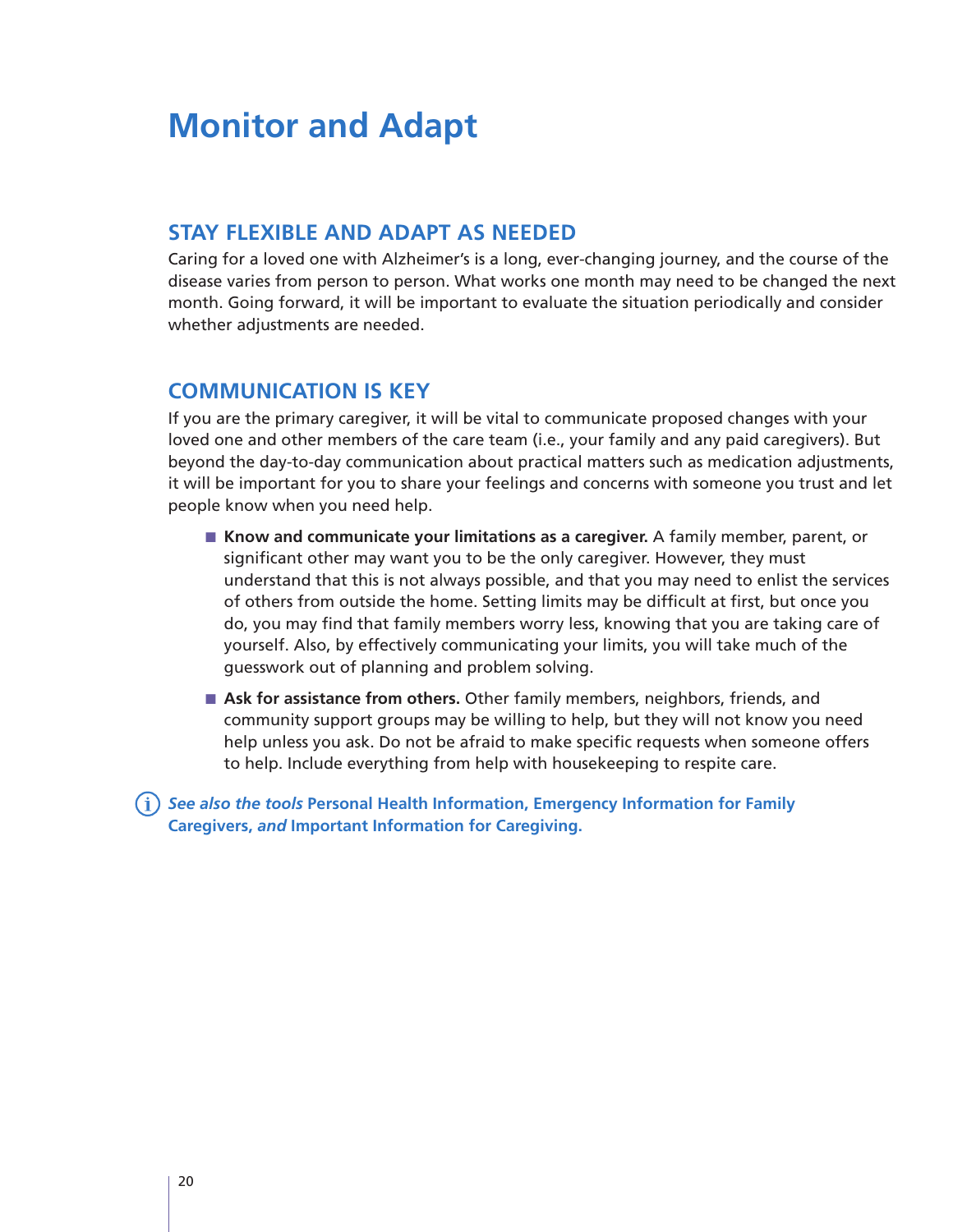# **TAKE CARE OF YOURSELF**

As a caregiver, your well-being is vital. As you probably have discovered, the person with Alzheimer's is not the only person affected by this illness. It is easy for caregivers to become isolated. Be sure to take care of your own health. Have regular follow-up with your physician and follow-up with needed lab work and preventive testing such as mammograms.

## **Nurture Yourself, Too**

- $\blacksquare$  Keep your other relationships going see your friends or talk with them by phone or e-mail.
- Continue your spiritual/religious connections.
- Pay attention to your mental and physical health. Exercise. Eat properly. Get adequate rest.
- Find time for yourself. In a small way every day, do something that gives you pleasure — listen to music, look at the birds, read a magazine, see a funny movie, or garden.
- Try to maintain a sense of humor it eases tension and is good for your health.

Taking time for yourself will ultimately benefit both you and your loved one.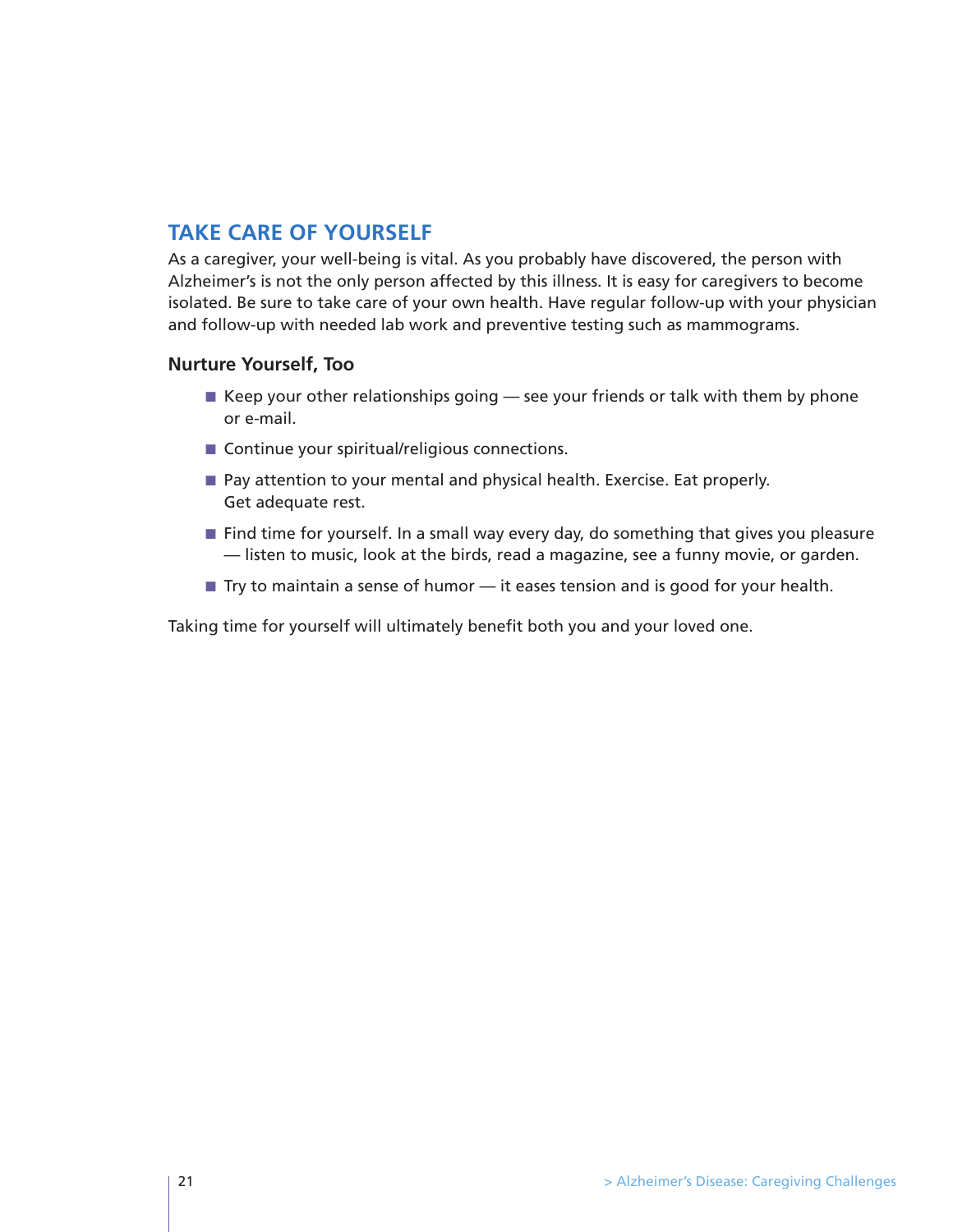# **Resources for You**

## **Alzheimer's Association**

#### www.alz.org / 1-800-272-3900

This is a not-for-profit national organization that provides information and supportive services to families and individuals dealing with Alzheimer's disease. The organization offers print and online educational materials and caregiver guidance. Its help line is available 24 hours a day, seven days a week. In addition, it provides information about local chapters that can assist families in finding support groups and other services in their communities. The Web site also includes an "online community" which connects caregivers with other caregivers from all across the country.

## **The Alzheimer's Disease Education and Referral (ADEAR) Center**

#### www.alzheimers.org

This is a service of the National Institute on Aging, which is a part of the Federal Government's National Institutes of Health. The Center provides information to patients, families, and professionals about Alzheimer's disease and services available to assist them. They may be called at 1-800-438-4380 from 8:30 a.m. – 5:00 p.m. EST.

## **The Alzheimer's Foundation of America (AFA)**

#### www.alzfdn.org

The AFA is a not-for-profit organization whose mission is "To provide optimal care and services to individuals confronting dementia, and to their caregivers and families — through member organizations dedicated to improving quality of life." Its Web site includes information about brain health, Alzheimer's disease, and other forms of dementia as well as tips for caregivers. The AFA toll-free hotline 1-866-AFA-8484 (1-866-232-8484) is staffed by certified social workers and other professionals knowledgeable about Alzheimer's disease and other similar disorders. It is available to assist with questions caregivers may have as well as to provide information about local resources to assist individuals with Alzheimer's disease and their families. The hotline is open Monday through Friday 9 a.m. – 5 p.m. EST.

## **The Alzheimer's Store**

## www.thealzheimersstore.com

The Alzheimer's Store provides unique products and information for those caring for someone with Alzheimer's disease or other similar disorders. Categories of products and information include wandering, falls, caregiving, incontinence, alarms, books, videos, etc.

## **American Bar Association Commission on Law and Aging**

## www.abanet.org/aging

The Commission on Law and Aging seeks to support and maintain the quality of life issues amongst elders. The Commission functions within the American Bar Association. The site provides a very helpful resource guide for consumers, *Law and Aging Resource Guide,* which contains information on a variety of topics including health care decision-making tools as well as state-specific contact numbers and resources for legal assistance for older adults.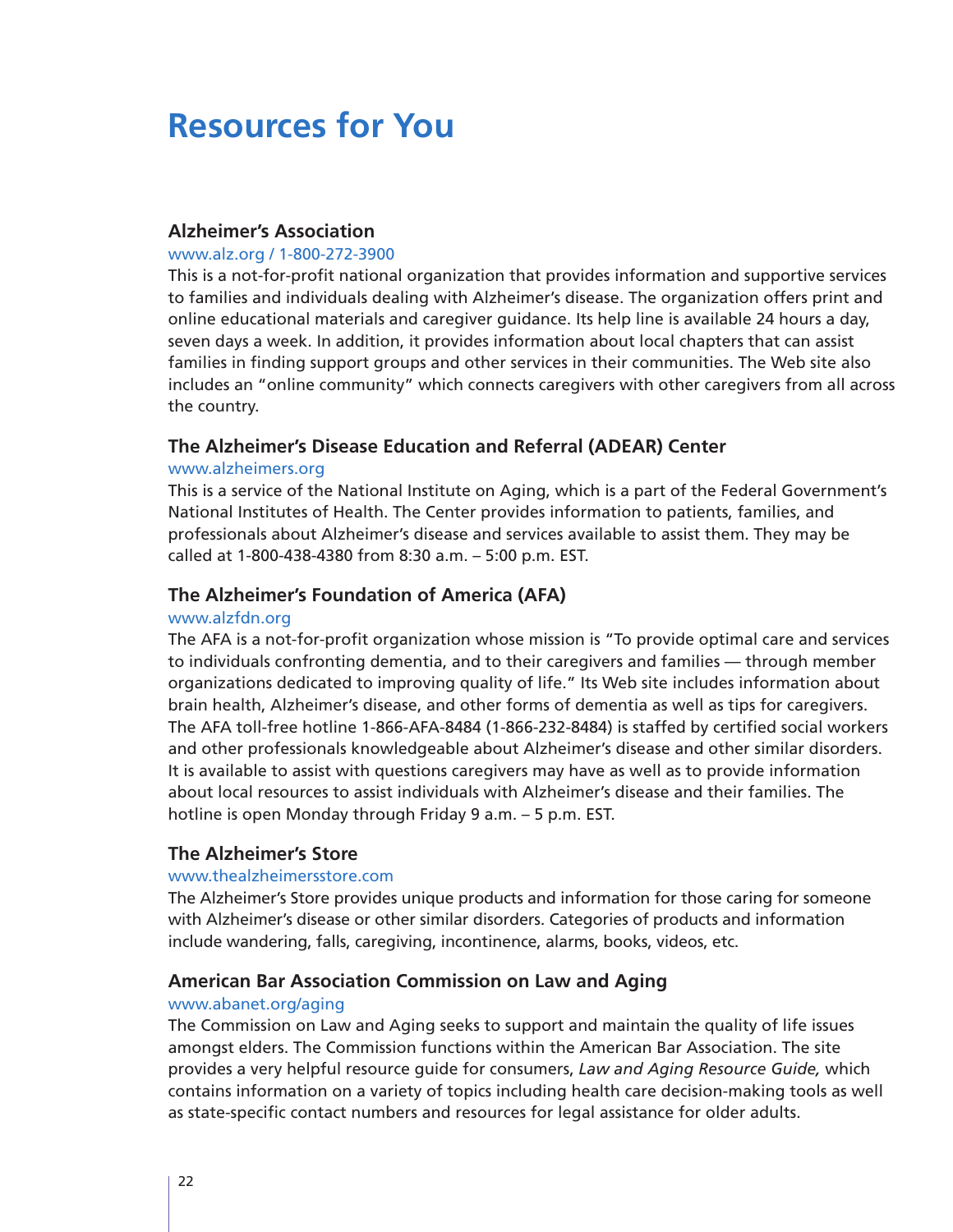## **Eldercare Locator**

#### www.eldercare.gov / 1-800-677-1116

The Eldercare Locator, a public service of the Administration on Aging (AOA), U.S. Department of Health and Human Services provides older individuals and family caregivers with information on state and community resources in their local area.

## **Family Caregiver Alliance (FCA)**

#### www.caregiver.org

The Family Caregiver Alliance provides information, education, services, research, and advocacy for the nation's caregivers. Based in California, it is a resource for national, state, and local levels of support. FCA produces informational fact sheets including one on Alzheimer's disease and one entitled, *A Caregiver's Guide to Understanding Dementia Behaviors.* These and other publications are available online or they may be ordered from FCA. The site also has online support groups available to caregivers. Call 1-800-445-8106 Monday through Friday, 9 a.m. – 5 p.m. PST.

## **Foundation for Health and Aging (The American Geriatric Society)**

#### www.healthinaging.org

The Foundation for Health and Aging (FHA) is a national, nonprofit organization established in 1999 by The American Geriatrics Society (www.americangeriatrics.org) to advocate on behalf of older adults and their special health care needs. The FHA Web site contains a comprehensive online guide, *ElderCare at Home,* which addresses physical and mental/social problems, problems in managing care, and contains specific chapters on dementia. The site also offers a "What to Ask" series with questions to ask health care providers about various care issues.

## **Medic Alert® and Alzheimer's Association "Safe Return®" Program**

#### www.alz.org/safetycenter/we\_can\_help\_safety\_medicalert\_safereturn.asp

This program is a 24-hour nationwide emergency response service for individuals with Alzheimer's disease or a similar disorder who wander or have a medical emergency. The Web site provides information about the program and provides the ability to enroll online. You can also call the 24-hour hotline for the Alzheimer's Association at 800-272-3900 with questions.

## **Medline Plus**

#### www.nlm.nih.gov/medlineplus

Medline Plus is an online connection to the National Library of Medicine, part of the National Institutes of Health. The site contains reliable information about a large variety of diseases, conditions, current trends in medicine, with links to other resources.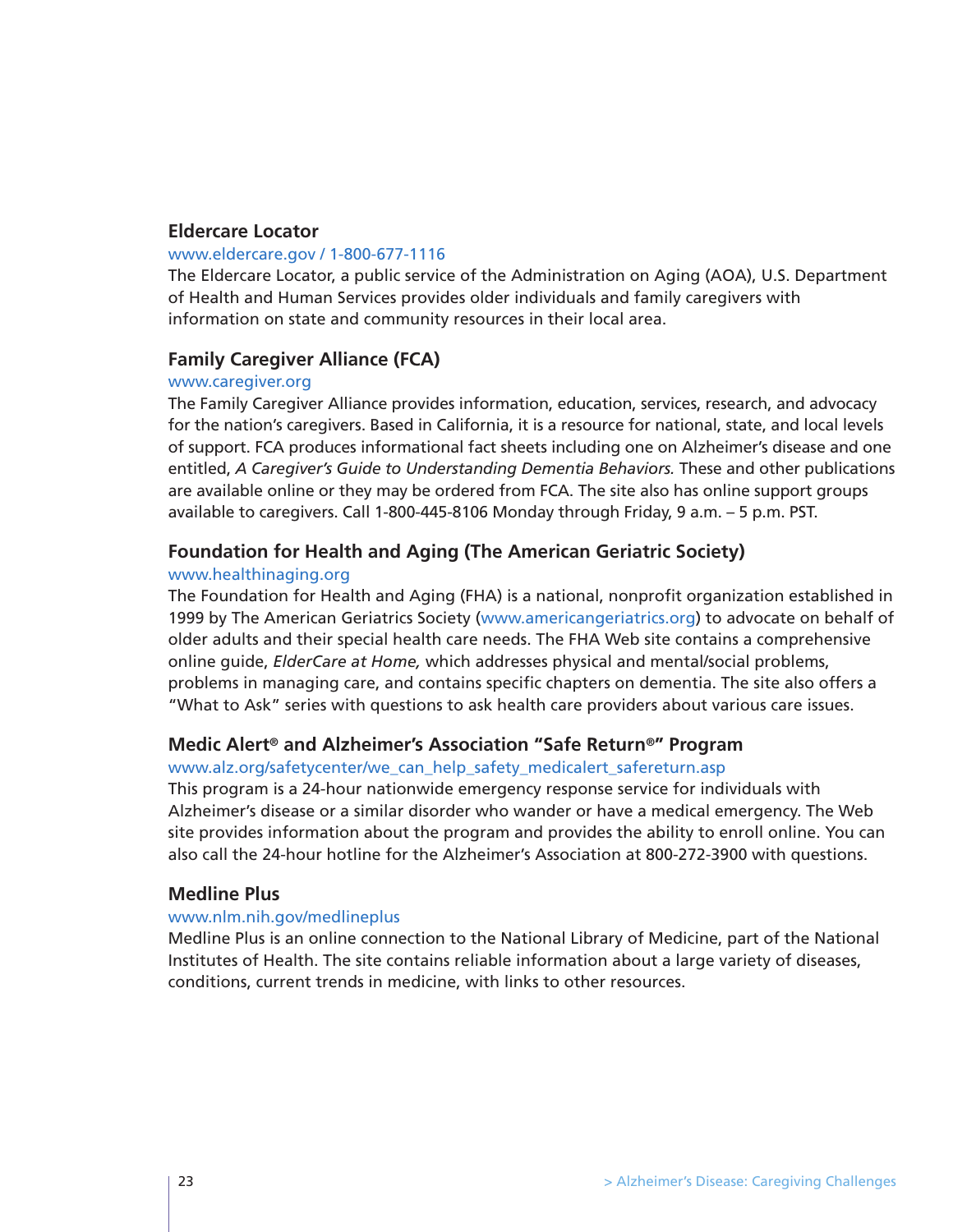## **National Academy of Elder Law Attorneys (NAELA)**

## www.naela.org

This Web site is for attorneys who deal with the many issues facing older adults and the disabled. NAELA attorneys can assist their clients with estate planning, long-term care issues, powers-of-attorney, wills, and trusts. Within the site is a search field to find an elder law attorney in your area. There is also a very helpful question-and-answer section that will assist in the search for an elder law attorney: www.naela.com/public/index.htm. You may reach NAELA by phone at 520-881-4005.

## **The National Adult Day Services Association (NADSA)**

#### www.nadsa.org

This is the membership organization which serves as the leading voice for the diverse Adult Day Services community. Their Web site includes a national directory and guide to choosing an adult day services center. Call 1-877-745-1440 for more information.

## **The National Alliance for Caregiving (NAC)**

#### www.caregiving.org

The National Alliance for Caregiving Web site contains research on caregiving as well as practical assistance for caregivers. This site also currently includes a link to an educational Web site for caregivers which is co-sponsored by the National Alliance for Caregiving, the National Family Caregivers Association, and Eisai Inc. This Web site provides assistance and information for family caregivers on a variety of issues related to caregiving as well as resources for locating needed services. The Web site can be accessed directly at www.familycaregiving101.org.

## **National Association of Area Agencies on Aging (n4a)**

#### www.n4a.org

The National Association of Area Agencies on Aging (n4a) is the umbrella organization for our nation's 629 area agencies on aging and a champion for the 246 Title VI Native American aging programs. The Web site allows you to search for your local area agency on aging. Area Agencies on Aging were established under the Older Americans Act (OAA) in 1973 to respond to the needs of Americans 60 and over in every local community. They provide a range of options that allow older adults to choose the home and community-based services and living arrangements that suit them best to help them remain in their homes and communities as long as possible.

## **The National Family Caregivers Association (NFCA)**

#### www.nfcacares.org

The NFCA is committed to support, educate, and speak up for family caregivers. It provides a number of practical tip sheets and checklists for caregivers which can be accessed at www.thefamilycaregiver.org/ed/tips.cfm. Topics include caregiver tips for talking on the phone, improving doctor/caregiver communication, when your loved one is hospitalized, and communicating effectively with health care professionals.